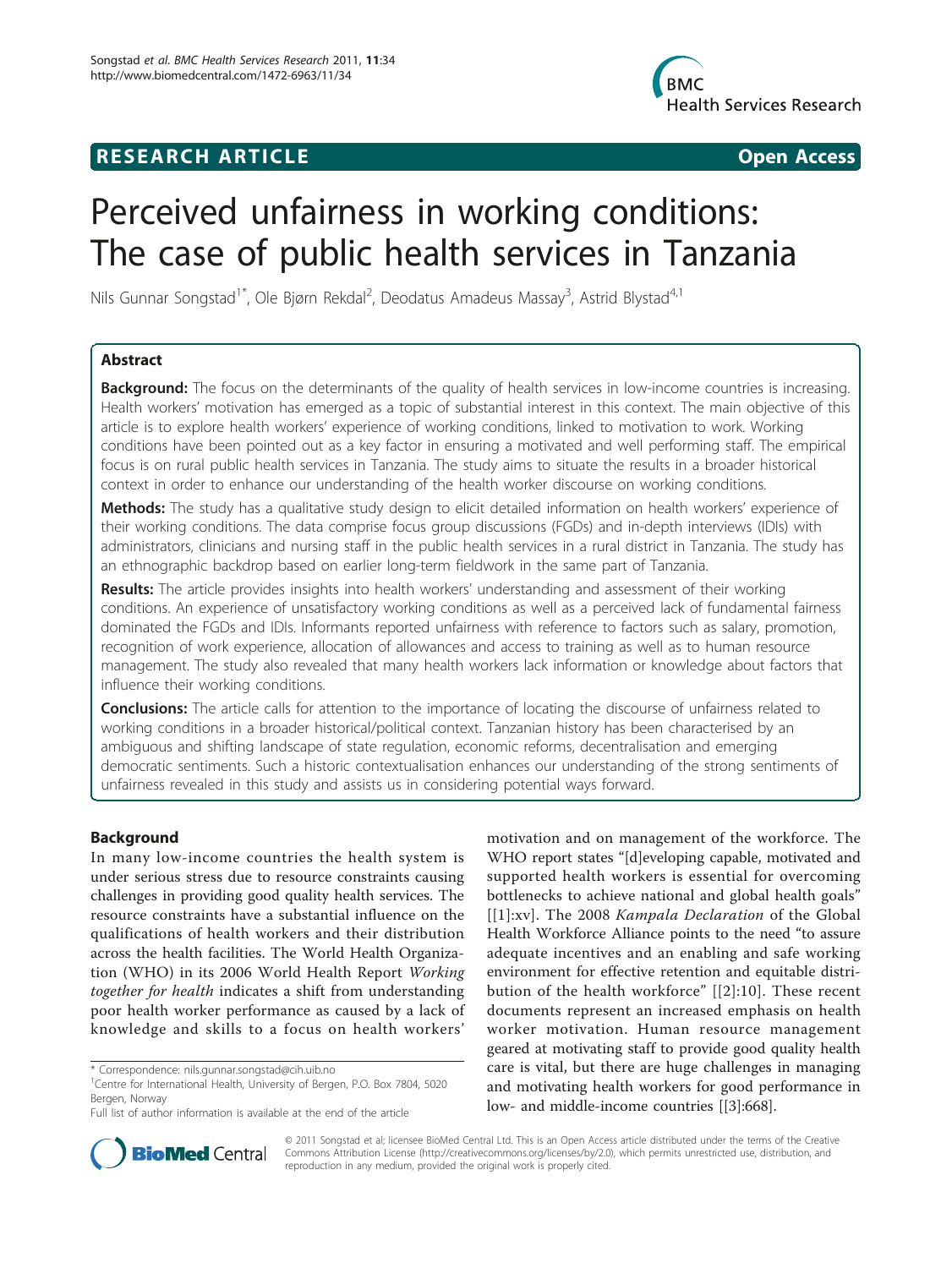Working conditions are vital for health worker motivation and ultimately for the quality of the health care delivered. WHO defines working conditions as the combination of compensation, non-financial incentives and workplace safety [[[1\]](#page-13-0):xvii]. A number of studies provide valuable insights into the field of health workers' working conditions, and point out diverse aspects of the relationship between working conditions and motivation to work. Motivation means to have a reason to perform a certain task. Ryan and Deci argue that "[t]o be motivated means to be moved to do something. A person who feels no impetus or inspiration to act is thus characterized as unmotivated, whereas someone who is energized or activated toward an end is considered motivated" [[\[4\]](#page-13-0):54]. The classical distinction between intrinsic and extrinsic factors of motivation emerges as important in this context, and Ryan and Deci state that intrinsic motivation "refers to doing something because it is inherently interesting or enjoyable" and extrinsic motivation "refers to doing something because it leads to a separable outcome" [[[4](#page-13-0)]:55]. Extrinsic factors for motivation encompass diverse incentives and mechanisms expected to encourage a worker to increase the effort in performance of the workplace tasks. The extrinsic factors for motivation will in this context be conceptualised as 'working conditions'.

An often used definition of health worker motivation is "an individual's degree of willingness to exert and maintain an effort towards organizational goals" [[\[5](#page-13-0)]:1255]. In a health systems context, motivation may be perceived as the willingness to fulfil the workplace responsibilities to the benefit of the patients under the prevailing availability of resources. Studies from sub-Saharan Africa discussing health workers' experience of working conditions point to the importance of factors such as remuneration, training, supervision, recognition and transparency in human resource management [[6-17](#page-13-0)]. A systematic review study of motivation and retention of health workers in developing countries concludes that financial rewards, career development, continuing education, hospital infrastructure, resource availability, hospital and management, and recognition/ appreciation are core factors in low income contexts [[18](#page-13-0)]. Leonard and Masatu [[19](#page-13-0)] found in a study from Tanzania that working conditions alone, including salary level, cannot explain clinical performance. However, there are good reasons to believe that health workers' experience of their working conditions have a substantial impact on the level of satisfaction and motivation and further more for the effort and accuracy in their work. Hughes et al. argue that "[m]otivation, satisfaction, and performance seem clearly related" [[[20](#page-13-0)]:369]. In this paper we address issues related to satisfaction with the working conditions. Hughes et al. point out

that "[j]ob satisfaction deals with one's attitudes or feelings about the job itself [[[20\]](#page-13-0):372]. The underlying argument of this paper is that low job satisfaction influence motivation and performance.

An important aspect of the working conditions concerns the relationship and communication between health workers and the employer. The Joint Learning Initiative, a network of global health leaders, argues that health workers "must be treated as partners in delivering health, not mere employees" [[[21](#page-13-0)]:22]. Based on the work of this group, Chen et al. argue that the motivation of health workers encompasses "adequate remuneration, positive work and career environments and supportive health systems" [[\[22](#page-13-0)]:1987]. Along the same line of argument Wyss writes "[t]he commitment of health staff is determined by a number of organizational and management factors. Health workers are motivated by a feeling of responsibility and technical and financial achievement, working in an environment of mutual reliance in which differences are dealt with in a team spirit" [[23\]](#page-13-0).

The 2006 WHO World Health Report [\[1](#page-13-0)] and a range of other reports find that the performance of health workers in many low income countries is sub-optimal. Dieleman and Harnmeijer present an analytical framework for improved health worker performance [[[24\]](#page-13-0):6]. This framework identifies four characteristics of the health workforce as important for performance: 1) increased availability; 2) increased productivity; 3) improved competence; and 4) improved responsiveness. We suggest an approach which takes factors at microlevel, the health facility, as a starting point in an attempt to identify factors behind perceptions of unfairness in health workers' working conditions. Such perceptions are likely to effect motivation for work and may in turn impact work performance as indicated in the literature.

The main objective of this article is to explore health workers' experience of their working conditions with an empirical focus on the rural public health services in Tanzania. The article aims to enhance our understanding of experiences of working conditions as well as of the relationship between health workers and their employers. The article calls for embedding the assessment of working conditions in a broader Tanzanian historical/political context which has been characterised by an ambiguous and shifting landscape of considerable state regulation, extensive economic reforms and decentralisation, and more recently by emerging democratic sentiments.

# The health workforce and health sector reforms in Tanzania

The public health facilities in Tanzania face a severe shortage of health workers [[[25\]](#page-13-0):2, [[26\]](#page-13-0):viii]. Particularly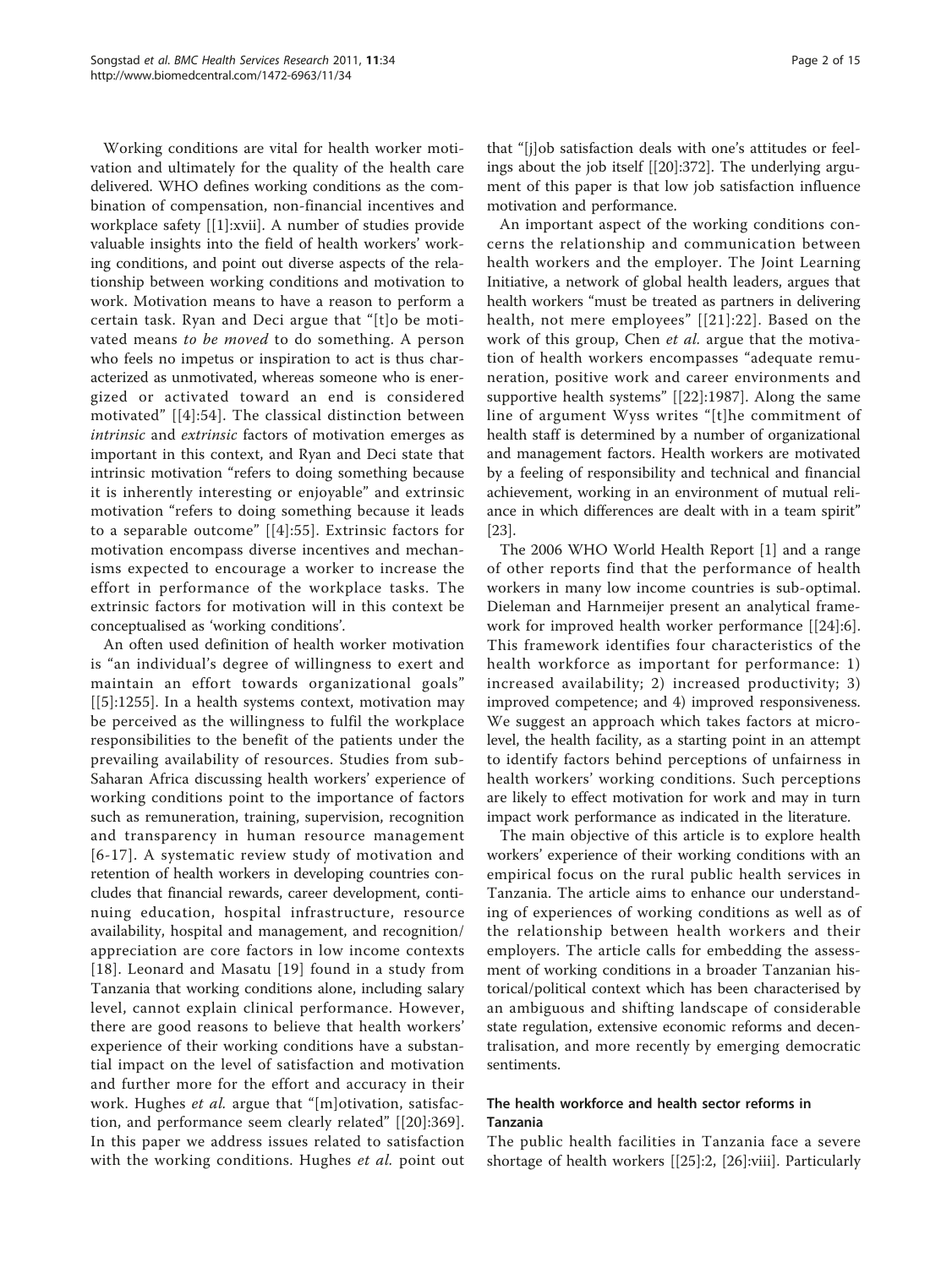in rural areas, the staffing levels of public health facilities fall short of the staff establishment [[27,28\]](#page-13-0). Many countries in sub-Saharan Africa have approached the shortage of fully-trained health workers by deploying staff with shorter training [\[29\]](#page-13-0). In Tanzania, two groups of substitute physicians are deployed: Clinical Officers (COs) and Assistant Medical Officers (AMOs) [[[30\]](#page-13-0):1-4]. The AMOs replace the fully-trained physicians at many health facilities, while the COs are widely deployed at public health facilities and are in charge at many rural dispensaries. Variation also exists in the length of training among nursing staff in the public health sector, ranging from Enrolled Nurses to Registered Nurses and Nursing Officers at the highest level. The length of training determines the category. Medical attendants with shorter training, either pre-service or in-service, form another large and important group of staff in the public health services.

The public health sector in Tanzania has been undergoing a number of reforms with an anticipated improvement in the quality of health care. Through a decentralisation process starting with a range of parliamentary acts in 1982 [[31](#page-13-0)], the district level increased its role in the planning and management of service provision. Another relevant reform is the restructuring of the salary scale of government employees. In a process that started in 2003, several cadres of health workers were grouped together in broader salary categories [[[32\]](#page-13-0):177- 183]. The implication is that the current salary scale provides less distinction between categories of health workers. Whereas the previous salary scale differentiated between the length and type of training, the current scale is based on fewer and broader categories of staff. Other important reforms include a new performance appraisal system implemented in 2005, while the introduction of a results-based payment scheme was planned in 2010.

Several recent Tanzania national documents emphasise the importance of a motivated health workforce. The Health Sector Strategic Plan III July 2009 - June 2015 states that the Ministry of Health and Social Welfare will ensure that "good performance is achieved and better rewarded, and that, our health workers are motivated" [[\[33\]](#page-13-0):ii]. Throughout this document the importance of the health workforce is emphasised. The Primary Health Services Development Programme 2007- 2017, with the Swahili acronym MMAM, also has a strong focus on the health workforce [[26](#page-13-0)], however with prime emphasis on how to increase the number of health workers. The Human Resource for Health Strategic Plan 2008-2013 acknowledges the challenge of maintaining a motivated health workforce and states that the current situation "leaves human resource significantly under-motivated to function effectively" [[\[25\]](#page-13-0):11].

At district level, the District Executive Director together with the District Human Resource Officer and District Medical Officer are responsible for implementing relevant decisions from the Ministry of Health and Social Welfare (MoHSW) and the President's Office - Public Service Management. The latter has the authority to decide on salaries and levels of allowances across all sectors.

Health workers in the public sector in Tanzania have experienced a considerable salary increase in recent years. In November 2005, junior medical doctors at Muhimbili National Hospital, Dar es Salaam, Tanzania went on strike over salary [[34\]](#page-13-0). The strike was successful as it initiated a process of substantial salary increases for all health workers in Tanzania. Calculations based on government circulars on health worker salaries show a combined salary increase for junior medical doctors of more than 220% in the period from 2005 to 2008 (based on calculations for the Financial Year 2005-2006 and the Financial Year 2008-2009). The salaries of AMOs, COs and nursing staff were increased by 122-178% during the same period, with the highest salary increase for the lowest categories within each cadre [[[32](#page-13-0)]:177-183, [[35,36\]](#page-13-0)]. Annual salary increases have been much higher than annual inflation in Tanzania [[\[37](#page-13-0)]:8]. In the Financial Year 2008-2009 the gross monthly starting salary of a Nurse II (the lowest category in the nursing cadre) was TSH 315,750, while the AMO salary started at TSH 435,750. Nursing staff, COs and AMOs are able to attain double the starting salary through long working experience and promotion. For example, a Nurse II could receive a salary increase of at least 28% if promoted to the next level of Nurse I [\[36](#page-13-0)]. Similar substantial salary increases could also apply through promotion for other cadres.

In addition to salary, health workers and other government employees are entitled to various allowances. Staff working on outreach activities, i.e. work outside the ordinary workplace, are entitled to a 'lunch allowance'. Work outside ordinary working hours is sometimes compensated by an 'extra hours allowance'. Some health workers also receive an 'on-call allowance' when being called to work outside working hours. Another important allowance is paid when attending conferences, seminars or workshops and is supposed to cover extra expenses associated with lodging and food. Health workers refer to this allowance as a 'seminar allowance'. The daily allowance for cadres such as AMOs, COs and most nursing staff can amount to TSH 65,000 per day for seminars conducted in the large cities, e.g. Dar es Salaam. In regional towns, the daily allowance is TSH 45,000, while for the district headquarters the daily allowance is TSH 35,000 [\[38](#page-13-0)]. The level of this allowance depends on the employee's salary level. The leadership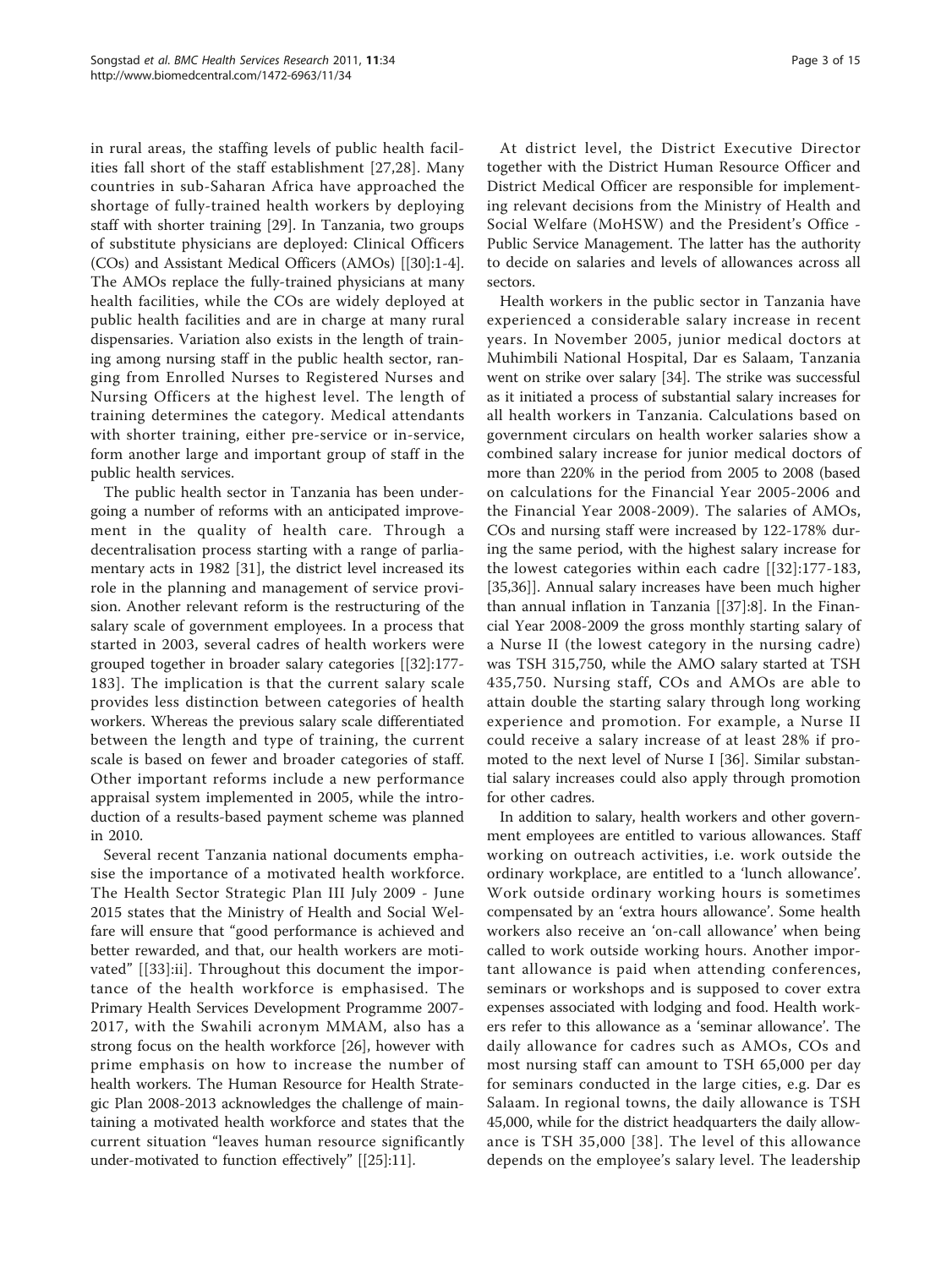staff at the district health service would generally qualify for a daily allowance of TSH 10,000-20,000 above the allowances listed above. The allowance system potentially adds substantial amounts to the salary.

We will argue that the salary level, financial incentives and the health sector management form an important backdrop for the discussion of health workers' motivation. This article will in particular attempt to make sense of why negative experiences related to the health workers' working conditions surface in a context characterised by increased local governance, extensive attempts at improving efficiency of the human resource management and improved financial conditions.

# Methods

# Study context

The research was carried out in Mbulu District in Manyara Region in northern Tanzania. Mbulu District is a rural district, which at the time of the last national census (2002) had a population of 237,882 [[[39](#page-13-0)]:171]. The health facilities in Mbulu District comprise two hospitals (of which one is public), four rural health centres (of which two are public) and 26 dispensaries (of which 19 are public) [[[40\]](#page-13-0):15]. In addition to the public district hospital located in the district centre, Mbulu, there is a large voluntary agency hospital, Haydom Lutheran Hospital, run by the Evangelic Lutheran Church of Tanzania (ELCT) some 90 km to the south-west of Mbulu.

The authors of the article have accrued work and research experience from this area in Tanzania since the early 1990s. Three of the authors (Songstad, Rekdal and Blystad) have previously carried out long-term ethnographic studies in Mbulu District and its neighbouring districts, while the fourth author (Massay) is a Tanzanian citizen with experience of health sector management and qualitative research.

# Data collection and analysis

Qualitative in-depth interviews (IDIs) and focus group discussions (FGDs) were employed. The data collection comprises three periods. During the first study period (April-May 2007) health facilities in Mbulu District were visited and initial exploratory interviews were carried out where the topics to be pursued further were identified. The bulk of the data were collected during the second study phase (January-February 2008) with more targeted follow-up interviews during the third phase (May 2009).

Six FGDs were carried out with altogether 37 participants comprising groups of AMOs, COs, nursing staff and medical attendants in the public health facilities. The FGDs were conducted with the aim of engaging health workers in a discussion of issues pertaining to their experience of working conditions. A topic guide was employed with great flexibility to allow for time to be spent on issues emerging during the discussion. The participants were articulate, and the flow of the discussions was smooth.

A total of 33 IDIs were carried out. Twenty-eight IDIs were conducted with staff at health facilities spanning the district hospital, health centres and dispensaries. During the course of the research, complaints about the working conditions emerged as an important concern to the health workers. Hence, it was deemed important to also carry out IDIs with health sector administrators to elicit information on how the working conditions are regulated. Five IDIs were carried out with administrators responsible for human resource management in the district administration and at the district hospital.

The aim of the sampling was to broaden the data material both in terms of geographical distribution and in terms of type and size of health facilities. Health facilities were selected to ensure a geographical coverage within the district. The most important facility was the district hospital and the majority of the IDIs and FGDs were carried out here. Some IDIs and one FGD were carried out at a rural health centre. In addition, several IDIs were conducted at more distant rural dispensaries in the district. All IDIs were carried out in locations providing necessary privacy to allow interviewees to speak freely.

The process of data collection through IDIs was characterised by open and explorative interviews in the early phase and by longer, more focused and more systematic interviews during the later phases. Interview guides were used during all the interviews. Of the 33 IDIs, 19 were

| FGD number       | Category of staff   | <b>Location</b>   | <b>Participants</b> | Men | Women | Average age      |
|------------------|---------------------|-------------------|---------------------|-----|-------|------------------|
| FGD 1            | Nursing staff       | Health Centre     |                     |     |       | age not recorded |
| FGD <sub>2</sub> | Medical attendants  | District Hospital |                     |     | h     | 37               |
| FGD <sub>3</sub> | Medical attendants  | District Hospital |                     |     |       | 33               |
| FGD 4            | Nursing staff       | District Hospital |                     |     |       | 33               |
| FGD 5            | Nursing staff       | District Hospital | 6                   |     | 6     | 38               |
| FGD 6            | Clinicians (AMO/CO) | District Hospital |                     |     |       | 38               |

Table 1 Composition of FGDs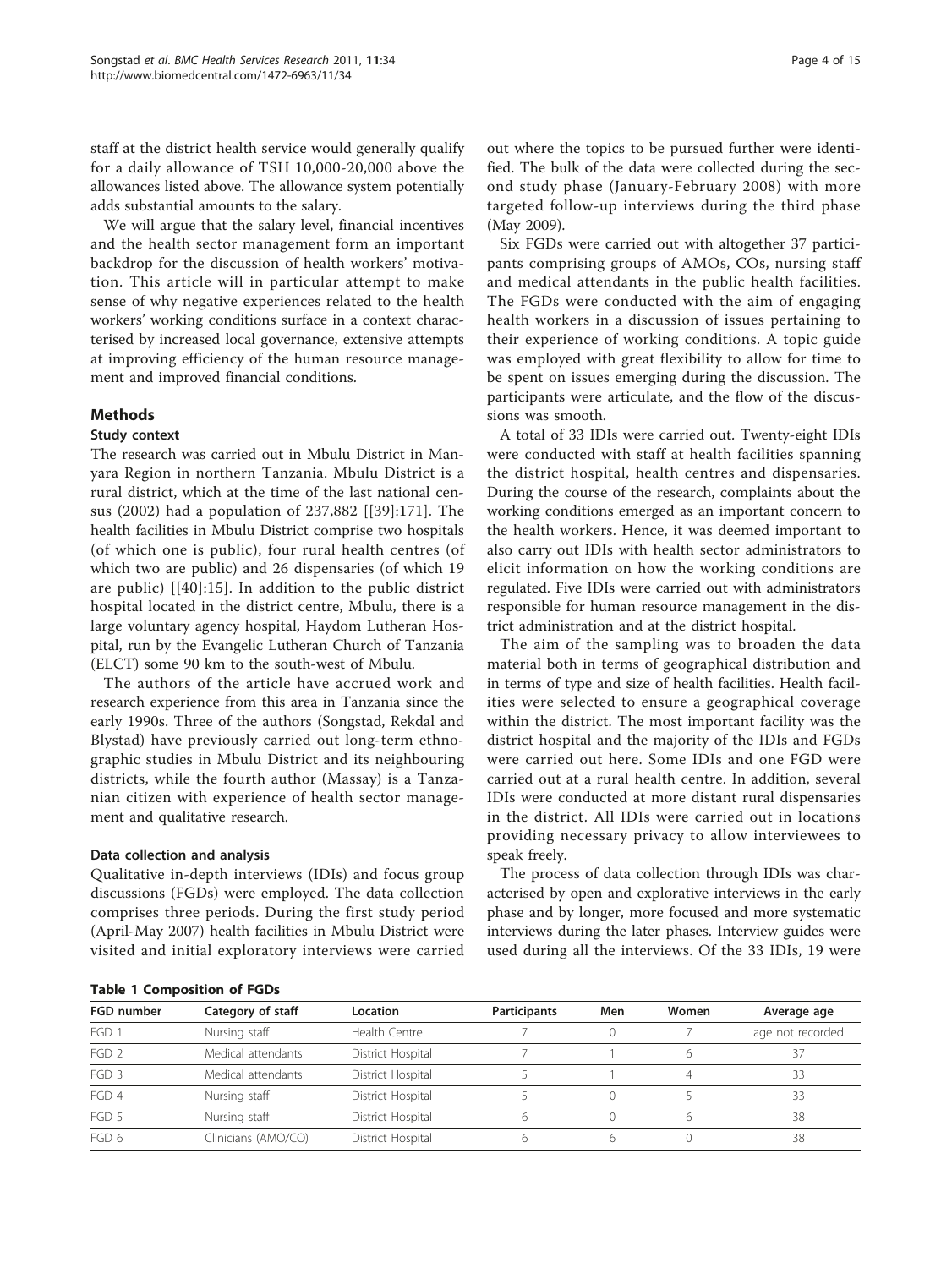|  | <b>Table 2 Overview of IDIs</b> |  |  |
|--|---------------------------------|--|--|
|--|---------------------------------|--|--|

| Category of informant            | <b>Number of interviews</b> |  |  |
|----------------------------------|-----------------------------|--|--|
| Assistant Medical Officers (AMO) |                             |  |  |
| Clinical Officers (CO)           |                             |  |  |
| Nursing staff                    |                             |  |  |
| Medical attendants               |                             |  |  |

tape-recorded and transcribed. Rapid note-taking was applied during the IDIs in the initial phase. One of the co-authors (Massay), in close collaboration with the first author, carried out the IDIs at the rural dispensaries.

In addition to the formal IDIs and FGDs, the first author engaged in informal discussions with health workers and residents living in the district centre and nearby villages related to the topic in question. These discussions proved to be a valuable source of information that was further explored. Documents collected during the course of the research were further central sources of information.

Songstad and Massay carried out the data collection using Swahili, the national language of Tanzania. All the FGDs and the recorded IDIs were translated and transcribed in English by the Massay and other assistants. The first author checked all transcripts and verified the translation from Swahili to English. The analysis of the material started with an initial review of the interview notes and audio files during the data collection phase. Notes, audio files and transcribed IDIs and FGDs were later imported into NVivo 8 for the purpose of data management. The material was subjected to a thorough review and coding of the content for identification of central themes. The codes were grouped into broader categories covering the emerging themes. A systematic search for recurring themes, patterns and contradictory or ambiguous statements was carried out by several of the authors.

### Research ethics

The present study is part of a collaborative research venture funded by the Research Council of Norway entitled Strengthening human resources for health: A study of health worker availability and performance in Tanzania. The National Institute of Medical Research (NIMR) in Tanzania granted ethical clearance for the project, ref. NIMR/HQ/r.8a/Vol. IX/433, dated 25 May 2006. Research permit for the research component upon which this article is based was also granted by the Tanzania Commission for Science and Technology (COST-ECH). The initial research permit 2007-59-CC-2006-193 was issued 12 March 2007, with the extensions 2008- 181-ER-2006-193 (30 June 2008) and 2009-250-ER-2006-193 (1 October 2009).

After obtaining the research permit, a letter of introduction from the Regional Administrative Secretary in Manyara Region was obtained. This letter was thereafter presented to the District Administrative Secretary and the District Executive Director in Mbulu District. The subsequent arrangements for interviewing health workers in the district health services were made through the office of the District Medical Officer. These steps were repeated for each renewal of the research permit at

The research complied with the relevant regulations of the Tanzania National Health Research Forum regarding information for the study participants [[\[41](#page-13-0)]:18]. All the informants participating in the IDIs and FGDs received information about the research both in writing and verbally before signing a consent form.

#### Results

COSTECH.

The IDIs and FGDs revealed substantial frustration with the working conditions among the health workers interviewed. Experience not only of unsatisfactory working conditions, but also of distress linked to a perceived lack of fundamental fairness dominated the interviews across different health facilities and across different cadres. In the following section, extracts of the main themes emerging in the discussions will be presented with specific reference to experiences related to salary level, promotion, recognition of work experience, allowances and upgrading opportunities, as well as to human resource management.

#### Dissatisfaction with salary level

The large majority of the informants maintained that the salary they receive is not satisfactory. The dissatisfaction was related both to the perceived lack of parity between salary and workload as well as to the experience and frustration of the salary not covering the basic costs of living. Long working days and working outside the prescribed working hours were particularly commented upon by many. One CO explained:

We leave work at 4 pm but the work does not end there. Patients also come at night. We don't rest, and we work for many hours. How can we be satisfied with the salaries we get? (CO, dispensary, IDI)

Informants pointed out the increasing demands on performance and efficiency. Demands related to recordkeeping and reporting were seen as an additional burden. One CO said:

We do much more work than what we are paid for, and we do much more work than in the past. There is much follow-up and efficiency is demanded in every field of activity. The salary we get is very small and I would dare to say that much of it is voluntary work. (CO, dispensary, IDI)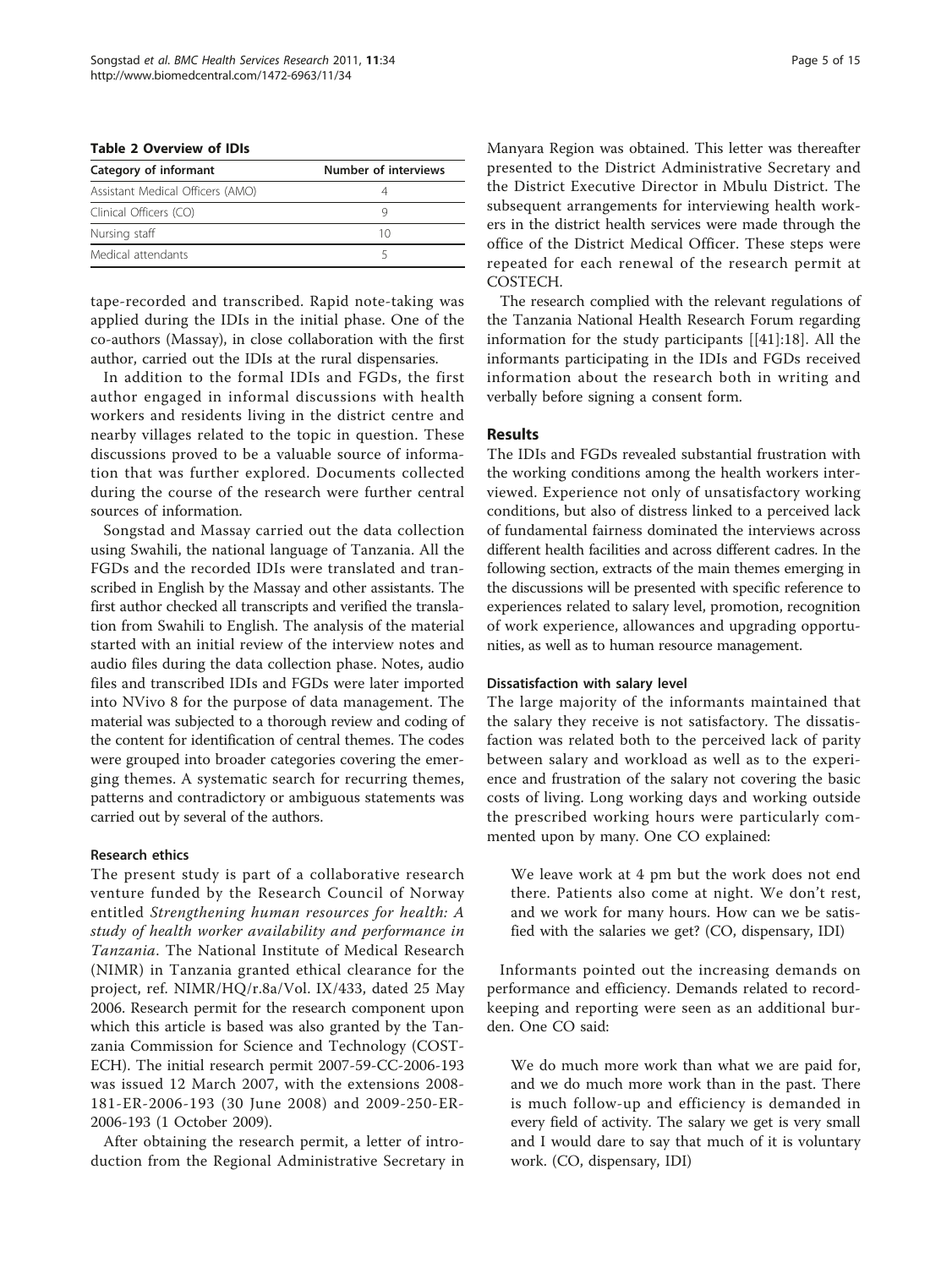Many of the health workers interviewed, in particular medical attendants and nurses, further brought up the challenging conditions they work under in relation to the salary level. One nurse explained:

Working as a nurse is a vocation, but we have difficult working conditions and a risky working environment. You may be helping an HIV-positive woman during delivery. Your own life is at risk, and yet the payment is so small, making you unhappy and disturbed. (Nurse, hospital, FGD)

Across all cadres, the health workers interviewed argued that they face a high workload with steadily increasing expectations, and that the salary does not match the work. Many of the health workers argued that the salary increase in recent years has been counteracted by inflation. It was argued that the government has a dual responsibility in providing adequate salaries and in ensuring that the cost of consumer goods and other expenses are maintained at a level that is manageable. One medical attendant said:

The government has to consider controlling the prices of consumer goods to stop the price increases we see. Every month the prices have increased. Everything has increased. (Medical attendant, hospital, FGD)

The health workers claimed that the salary is too low to make ends meet, and that there is a need for other sources of income in addition to the salary. In particular, many experience the burden of the cost of their children's education as challenging, but also the cost of the construction of adequate housing represents a considerable expense to be covered by the salary. Sending children to school beyond the free seven years of primary education, i.e. to secondary education, was raised as a major challenge. One CO at a dispensary argued:

The salary I am getting is not even enough to meet the basic needs, and I find it difficult to pay school fees for my children. (CO, dispensary, IDI)

The salary level surfaced as an important and very fundamental concern to all the study participants regardless of cadre, and it was experienced as a paradox that professional health workers with many years of education did not earn enough to secure education beyond primary school for their children. The health workers interviewed generally expressed concern about the quality of the government-run secondary schools. Some health workers stated that they try to send their children to secondary schools considered to be of better standard. The fees for these schools can however be very high and difficult to raise for government-employed health workers.

There was also considerable frustration linked to the comparison of salary with other government employees. One nurse explained:

An employee at the district council gets a very high salary and plenty of allowances. Their work only involves paperwork, simply handling paper. While we, the nurses, caring for the souls of human beings and saving the lives of children, are paid less. This is something the government has not considered well. (Nurse, hospital, FGD)

Such comparisons influence health workers' perception of whether they receive a fair salary for the work they perform. The comparison with other government employees and their allegedly better working conditions, in particular in financial terms, was repeatedly brought up in the IDIs and the FGDs.

# Delayed promotions

Health workers are placed on the government salary scale according to their formal qualifications. There are four to five salary levels within each of the main cadres of health workers, and through promotion an employee moves upwards to the next level on the salary scale. The informants reported very specific expectations about the intervals for promotion, and referred consistently to being entitled to promotion every three years. However, many interviewees claimed to have stayed in the same position for a much longer time without promotion. One nurse explained:

In my letter of appointment I was told that I am eligible for promotion after three years of service in one position. But I do not know where the negligence is, somewhere in the Ministry or where? (Nurse, hospital, FGD)

The three-year frequency of promotion was considered a basic right, and delayed promotion was thus seen as a violation of the contract between the employer and employee and constituted a major source of dissatisfaction. The study informants also tended to compare their own promotion schemes with employees in other governmental sectors. The most frequent comparison was with teachers. One CO argued:

The teachers always get promotion every three years, but in our case there is no change in position at all. I think it is not fair. Look, you have provided a very good service to your employer, but he denies you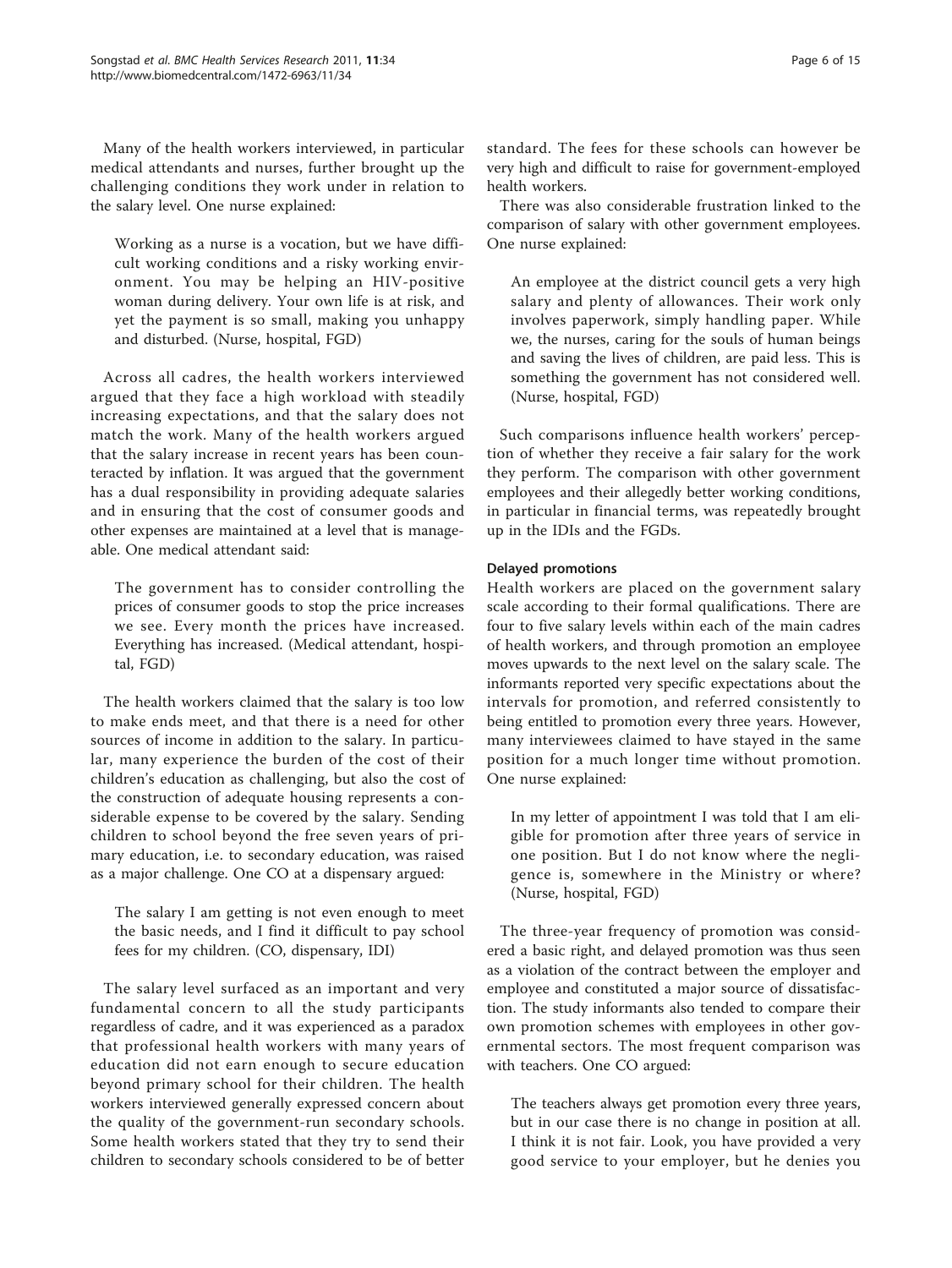justice by not giving you promotion. (CO, dispensary, IDI)

Another CO relayed his concerns about the impact of delayed promotion on his pension:

I am approaching retirement age, I only have four years left at work, and I will probably have a poor pension. Promotion is not handled properly, and there is no one in the district administration who cares about our promotion.

# and furthermore:

If you follow up on promotion you will waste your time. You will run around in the offices without results. This is very discouraging and demoralising. (CO, dispensary, IDI)

Promotion was previously handled at central government level but following recent decentralisation reforms it has become the responsibility of the local government. The blame for the delays experienced was thus directed both at central government and at the district level administration.

# Lack of recognition of long working experience

The salary scale in use until the implementation of the new scale from 2003 onwards contained more categories to distinguish between the length and type of training. The current salary scale lumps together several of the previous categories in larger and broader categories. In addition to grouping together different types of training, the current scale offers fewer opportunities for differentiating salaries. Health workers with long working experience thus sometimes find that colleagues within the same cadre with shorter working experience but with longer formal training are placed on the same or even higher salary levels than themselves. The experience of being bypassed in salary by colleagues with shorter working experience was a cause of great dissatisfaction. One nurse complained:

I think I am not fairly paid, because right now I have 38 years of work experience, but I get the same pay as young employees. I have a very long work experience. Others are recently employed and have no work experience. I have taught them how to work but they have the same or even higher salary than I have. (Nurse, hospital, FGD)

# Another nurse expressed forcefully:

These newly-employed children, even if they have been to various nursing schools, they cannot do better than me at work. (Nurse, hospital, FGD)

Among the nurses, the Registered Nurses have the longer training and complaints were also raised about the lack of differentiation between the Registered Nurses and the Enrolled Nurses with shorter training.

The lowest paid group of staff in the district health services, the medical attendants, has been subject to changes that have been experienced as dramatic. The changes to the salary scale brought health workers who previously enjoyed a professional status into the lower medical attendant cadre. This applies for example to some laboratory staff with a formal training in laboratory work. These developments initiated extensive complaints from staff in this group.

# Unfair allocation of allowances

The seminar allowance constitutes an important addition to the salary of the health workers, and many health workers interviewed expressed that they would like to attend seminars as often as possible. Senior administrators at the district hospital argued that attention is paid to fair distribution of seminar participation among employees at all levels. However, the staff expressed great dissatisfaction with the opportunities to attend seminars and with the decision making procedures related to participation in seminars. Medical attendants argued that they very rarely get an opportunity to participate in seminars, and said that seminars with the attached allowances are largely a prerogative of the higher-level staff. Some categories of nurses, in particular those who work in the general wards of the district hospital, also claim that they very infrequently get the opportunity to attend seminars.

It is well known that only a fraction of the daily seminar allowance is needed to pay for accommodation and food, thus there is an opportunity to save a substantial part of the allowance. One nurse explained the differences that seminar attendance is perceived to create:

You may work for a long time without attending a seminar whereas others attend often. Some of those who go to seminars may sometimes not even have time to come back, they move from one seminar to another. That is why some are successful in life while others are not. Their economic situation changes, they can build a house, even send their children to the university, they have got the money. (Nurse, hospital, FGD)

Staff members indicated that the unfairness experienced relating to who is chosen has implications on their motivation to work. One AMO explained:

Those who appear obedient to the management get the opportunity from the bosses to attend seminars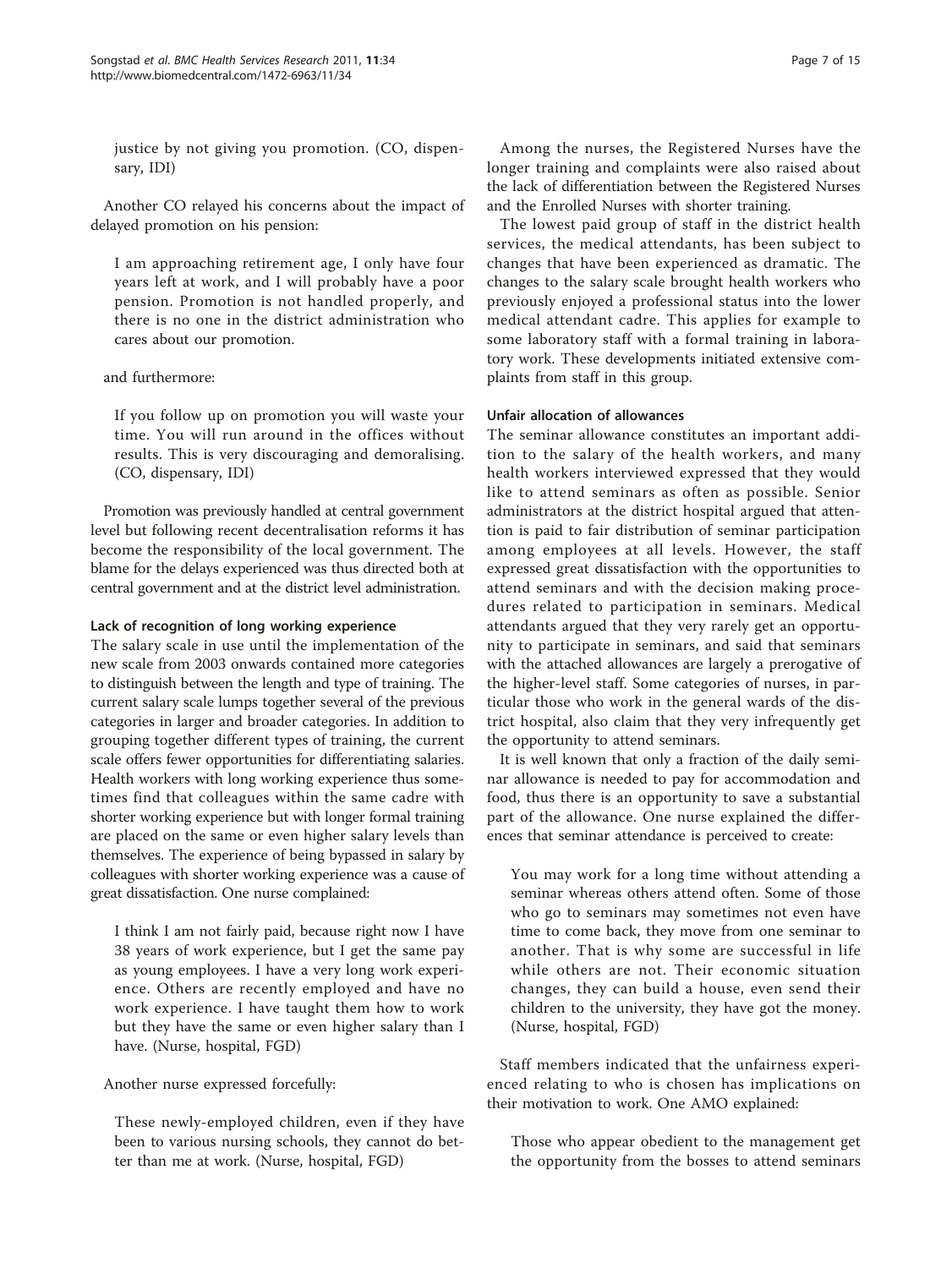irrespective of their work specialisation. The selection for seminars is biased and causes a lot of misunderstandings and demoralises the workers. (AMO, hospital, FGD)

The 'seminar allowance' is divided into three levels, where the majority of staff in the district health services fall into the middle bracket. Other allowances also depend on the salary scale, for example the 'on-call allowance' available to certain groups of staff such as clinicians and staff in the operating theatre, laboratory and radiology services at the district hospital. Nursing staff qualifying for this allowance consider it unfair that they receive a lower 'on-call allowance' than for example the AMOs. One nurse explained:

Concerning motivation of staff, the AMOs get TSH 10,000 in 'on-call allowance' whereas the nurses only get TSH 5,000. Is this fair? (Nurse, hospital, FGD)

The health workers interviewed claimed that sometimes the level of allowances was subject to district-specific decisions. On several occasions the affected staff complained to the District Executive Director and corrections were reported to have been made to the allowance level.

Unfairness in relation to overtime work was also a theme brought up throughout the interviews. The majority of staff members interviewed argued that they work more than ordinary working hours, but said that only a small minority have the privilege of receiving the 'extra hours allowance'. Hence, while some health workers reported receiving this allowance as compensation, others argued that they are sometimes compensated by time off. Others claimed that they carried out a lot of 'voluntary work', as informants referred to it. The lack of a uniform system for compensation for extra hours of work was perceived as unacceptable.

# Restricted access to training and upgrading

The majority of the health workers, with the exception of those close to retirement age, expressed that they would like to be upgraded through further training. The possibility of upgrading is defined by the needs of the district health services and by the availability of courses at the relevant training institutions. A recently introduced requirement of secondary school education however restricts staff with only primary school education from undertaking further training. This is a cause of much disappointment, as one nurse expressed:

I think for us who were employed those days with our basic primary education are now being treated badly by being forced to get a Form IV certificate. I think that level is not necessary.

and furthermore that:

I would like to improve and upgrade through further training in order to increase my skills and ability to work even better, but I don't think that Form IV certificates are of great importance in assisting women during labour. (Nurse, hospital, FGD)

Health workers facing this bar on further training complained strongly about the government regulations and considered it fundamentally unfair, as the requirement for secondary school education had not been part of the requirements when they entered the nursing profession and now blocks access to further training.

# Lack of transparency in human resource management

Health workers who complained about limited access to seminars, lower allowances and inadequate compensation for additional work hours generally blamed both the hospital management and the district administration for the unfairness experienced. Hence, human resource management at district level as well as at hospital level was often cited as a reason for the unfairness experienced. Problems related to the manner in which rules and regulations are implemented were also brought up as a cause of frustration, and some informants indicated that the managerial practices had a direct impact on their motivation to work. One AMO explained:

I think those responsible for our employment benefits should perform their duties and responsibilities very fairly so that we become motivated to work. (AMO, hospital, FGD)

The fundamental problem of access to information was moreover addressed by many of the informants. One AMO explained:

No one is willing to show how salary scales are categorised by government regulations or by standing orders. They keep it an official secret. (AMO, hospital, FGD)

One CO at a dispensary stated:

We don't know our salary scale or our annual increment, and whether we are getting the right payment or not. We can't claim anything when we don't know. (CO, dispensary, IDI)

The shortcomings in distribution of information caused a substantial perception of unfairness, in particular pertaining to issues concerning allowances and promotion.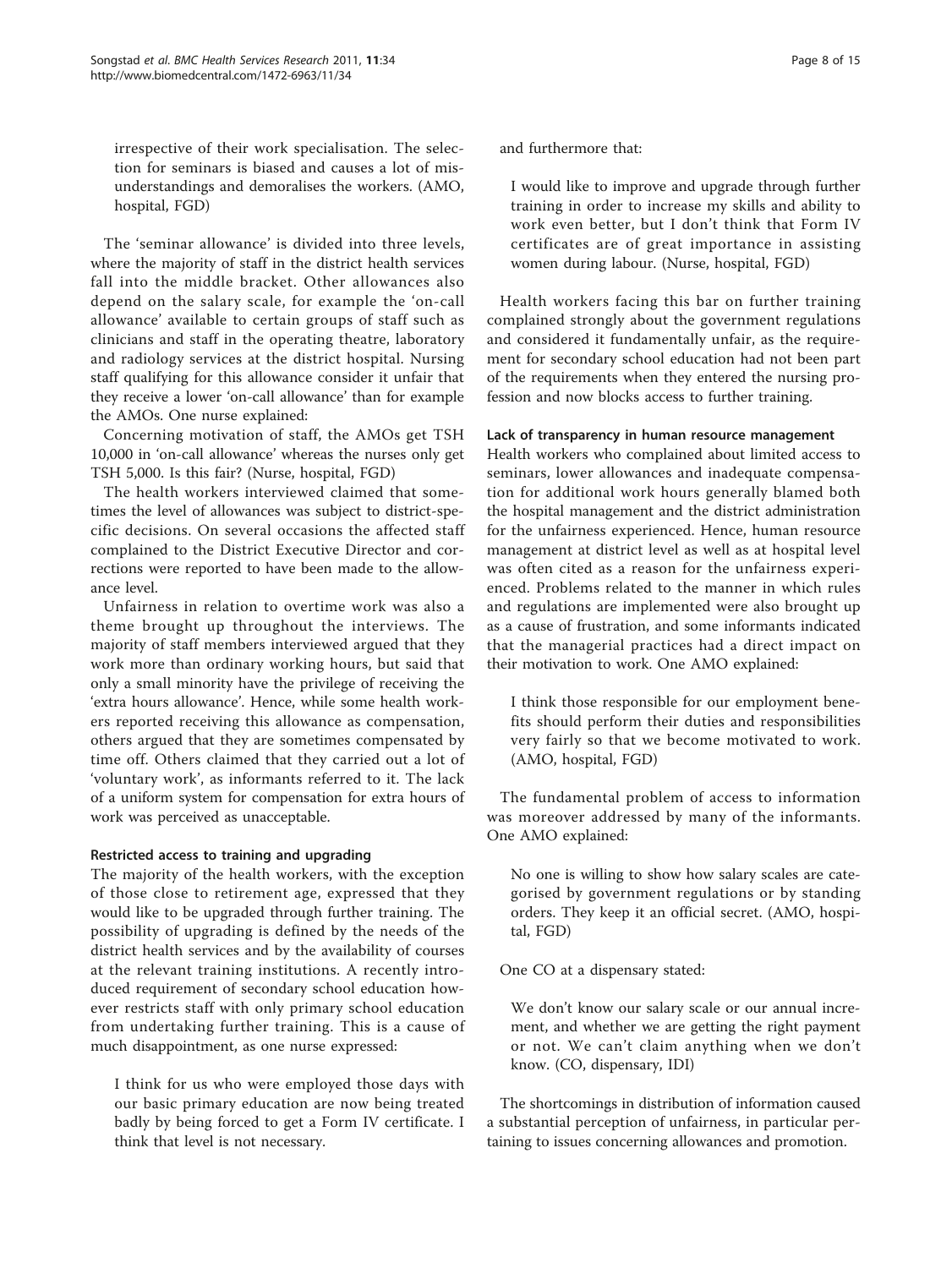Health workers' comparison of health sector salaries and the salaries of other civil servants, and their experience of unfairness, were cited as the reasons for the strike initiated by medical doctors at Muhimbili National Hospital in 2005. It was claimed by informants that the government later responded by limiting access to information about salary scales and other relevant information on working conditions so as to restrict such comparisons.

#### Varying experience of unfairness

Government employees in Tanzania have experienced dramatic shifts in their working conditions during the last decades. A number of attempts at improvements in salary levels, human resource management and staffing levels, as well as in the availability of equipment and drugs, have taken place. There was however variation among the health workers interviewed regarding their recognition of the impact on working conditions. Some of the health workers saw little improvement and expressed great dissatisfaction, whereas others acknowledged some improvements. The study also found a range of examples of health workers demonstrating limited knowledge about the relevant rules and regulations which influence working conditions.

Some important lines can be drawn between the replies from staff at the lower and the upper ends of the health worker hierarchy regarding dissatisfaction with working conditions. Medical attendants expressed a deep dissatisfaction relating to salary, access to allowances and very few opportunities for upgrading through training. The nursing staff expressed largely similar complaints but with more emphasis on access to allowances. One explanation may be that there is great variation within the nursing staff cadre regarding access to allowances, particularly related to the seminar allowance. Moreover, nursing staff who fulfil the educational requirements have greater opportunities for further training than medical attendants. The COs and AMOs also emphasised issues pertaining to salary allowances, but more frequently than the other groups pointed to the lack of transparency in human resource management.

Moreover, long working experience with lengthy exposure to perceived unsatisfactory working conditions seems to increase the level of dissatisfaction. This may be linked to delays in promotion with the attached salary increases. Another reason for dissatisfaction among health workers with long working experience is that many only had primary school education prior to their training which limits their current opportunities for further training and upgrading. Another pattern found in the material is that health workers at the dispensaries, the smallest health care unit, expressed greater motivation to work, more support for district level management and greater acknowledgement of the recent improvements than staff at the more centrally located units.

It should be added that most rural districts in Tanzania, including Mbulu District, consist of multiple ethnic groups. A striking feature in our material is that we found no references to perceived unfairness due to favouritism or discrimination based on ethnic affiliation.

# **Discussion**

The health workers interviewed pointed out a range of examples of areas where they experienced unfairness as summed up in figure 1.

This study revealed substantial levels of frustration and even anger towards the employer, i.e. the hospital, district or national health authorities. At any workplace it can be expected that the relationship between the employer and the employees has an element of diverging interests. While the employer wants to maximise the ratio between the resources invested and the amount and quality of goods or services produced, the employees wish to maximise their return in terms of salary and other financial and non-financial incentives for work performed. This latent or manifest conflict commonly emerges in some form regardless of the availability of resources. The expectations of the employer and employees may be incompatible. The health sector management needs to strike a balance between employees' requests and what can be offered under the prevailing resource constraints.

#### Perceptions of unfairness in a historical context

The level of frustration revealed in this study has emerged as surprisingly strong in light of the reforms in the health sector, in particular the significantly increased salary. We will however argue that it is impossible to

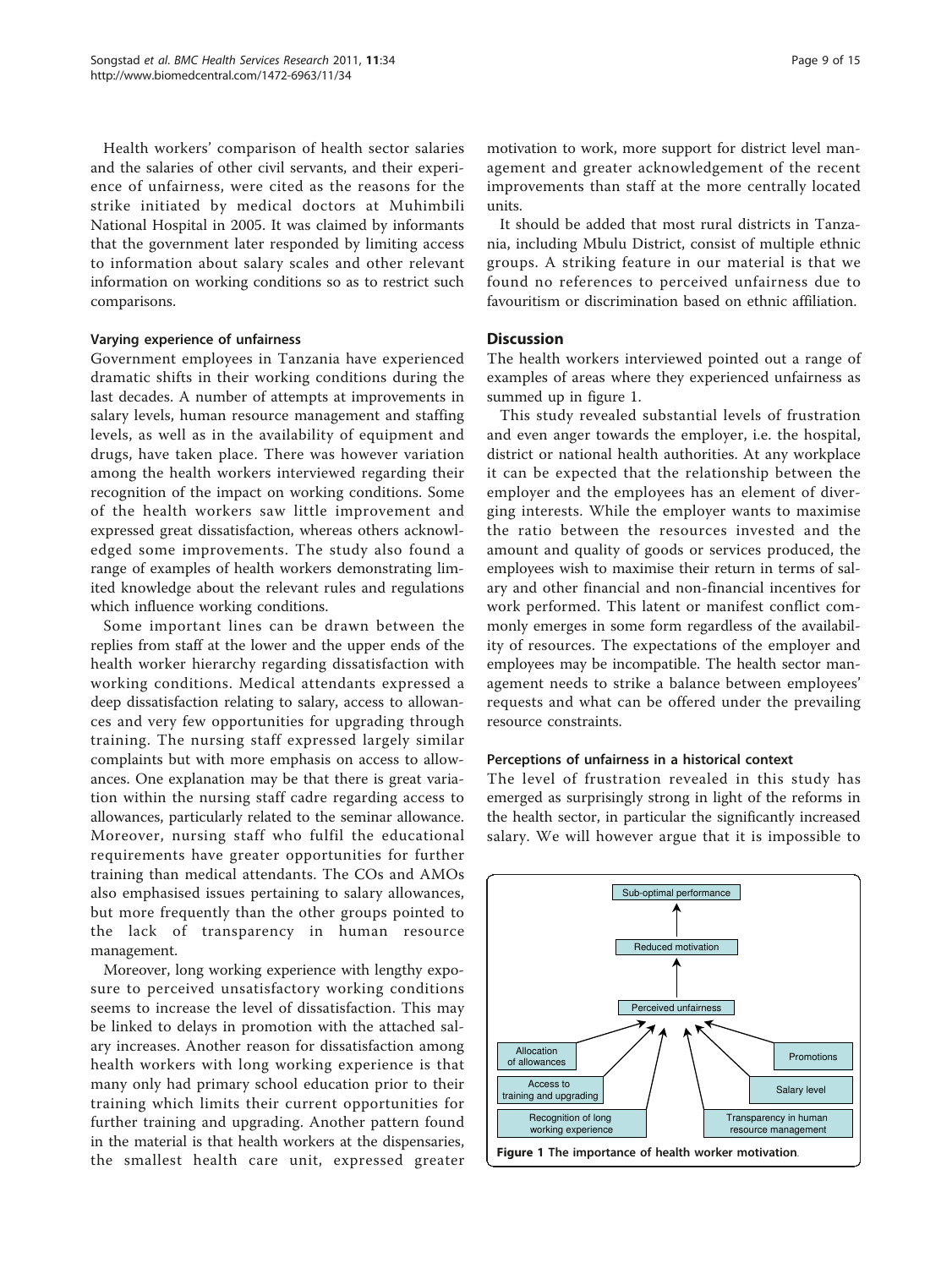understand the ways in which the perceptions of unfairness surfaced without discussing it in the light of the broad historical and political context particular to Tanzania. After the independence of Tanganyika in 1961, and the union with Zanzibar in 1964, Tanzania implemented free social services as a means to build the nation state [[\[42](#page-13-0)]:141]. There was a huge effort to provide basic services for the population through the African form of socialism, Ujamaa, implemented following the 1967 Arusha Declaration [[43](#page-13-0)]. The political and social development was closely managed by the Tanganyika African National Union (TANU) and, after 1977, by the only political party, Chama Cha Mapinduzi (CCM). A basic welfare state was developed, and the expansion of the health sector was a result of a deliberate effort by the government, and health services were provided free of charge [[[44\]](#page-13-0):60]. The success in providing welfare services in terms of health and education was a highly important achievement in the early development of the nation state. In the *Ujamaa* policies both peasants and government employees were attributed important roles in the development of the country. Health workers and teachers were seen as particularly important and were hailed in the nation-building project. The emphasis on health services and education was stressed by President Nyerere in the celebration of 10 years of independence in 1971 [[[45\]](#page-13-0):292-301]. The fact that the government played an important role in the provision of welfare and in the close management of the economic sector was a very important aspect in creating expectations towards the state and its institutions. The expectations towards the state as a service provider naturally extend into the workplace relationship between the employer and the employee. One effect of these policies is that Tanzanians developed a set of expectations towards the government. In terms of management of the national economy, price control was first introduced in 1973 [[[46](#page-13-0)]:36].

An enormous transformation has however taken place since the days of the post-independence optimism. In the 1980s, Tanzania suffered from large financial imbalances. Economic reforms were implemented through an economic recovery programme [[[47](#page-13-0)]:31] and later through comprehensive structural adjustment programmes [\[48\]](#page-13-0). Economic hardship caused a deterioration of the public services, for example through a shortage of drugs and equipment in the health sector. A ban on new employment in the public sector worsened the situation. Another reason for the deterioration was a dramatic net reduction in the salary of civil servants. Stevens argues that by the late 1980s, "[i]n relative terms, the after-tax purchasing power of managerial, professional, and senior technical cadre salaries in the civil service was about one-twentieth of its value a

decade and a half earlier" [[[49\]](#page-13-0):68, see also [[50\]](#page-13-0):6-7]. Mtatifikolo argues that for "the period 1975 to 1982 earnings of public sector employees declined at about 12 percent per annum in real terms" [[[46\]](#page-13-0):35-36]. It is difficult to establish accurate data on salaries during this period, but there was without doubt a dramatic deterioration of salary level in relation to the cost of living. The availability of consumer goods was also limited, and the 1980s represented a period of severe problems for Tanzania as a country, and all the way down to employees and to the household level. The measures to improve the economy had a severe impact on the role of the state as a service provider as the population simply no longer received the free services they had become accustomed to [[\[51\]](#page-14-0):148-150, [[52](#page-14-0)]:218, [[53\]](#page-14-0):62, [[54](#page-14-0)]]. Expectations towards the government generated during the early phase of the Tanzanian state have however continued to characterise the Tanzanian sentiment.

This context of optimism and the development of free services after independence followed by the severe resource constraints and the deterioration of salaries relative to the cost of living provide an important backdrop for the current findings of health workers' perceptions of their working conditions. The health workers interviewed expressed clear expectations towards the government as an employer. The cross-cutting issue was however that the government as employer was experienced as being incapable of fulfilling its responsibilities in caring for the employees. Some of the problems experienced were perceived to be the result of districtlevel decisions or central government policies. In relation to remuneration, the health workers interviewed readily acknowledged that the salary scheme is decided above district level, and thus placed the blame for the prevailing unfairness at the central government level.

Rousseau's concept of a 'psychological contract' may enhance our understanding of the dynamics at work. A psychological contract can be defined as "individual beliefs, shaped by the organization, regarding terms of an exchange agreement between individuals and their organization" [[[55\]](#page-14-0):9]. The employee has a working relationship with a set of expectations concerning what the employment will yield in terms of financial benefits and other rewards. The psychological contract comprises the employee's perception of the employer's obligation to provide acceptable working conditions, and the employee will continuously evaluate the extent to which the psychological contract is fulfilled. The psychological contract is based on individual beliefs, but these beliefs are to a large extent shaped by the historical context. Whereas the formal working contract is legally binding on both parties, the psychological contract is held in the mind of the employee. A breach of the psychological contract may thus not be a violation of the formal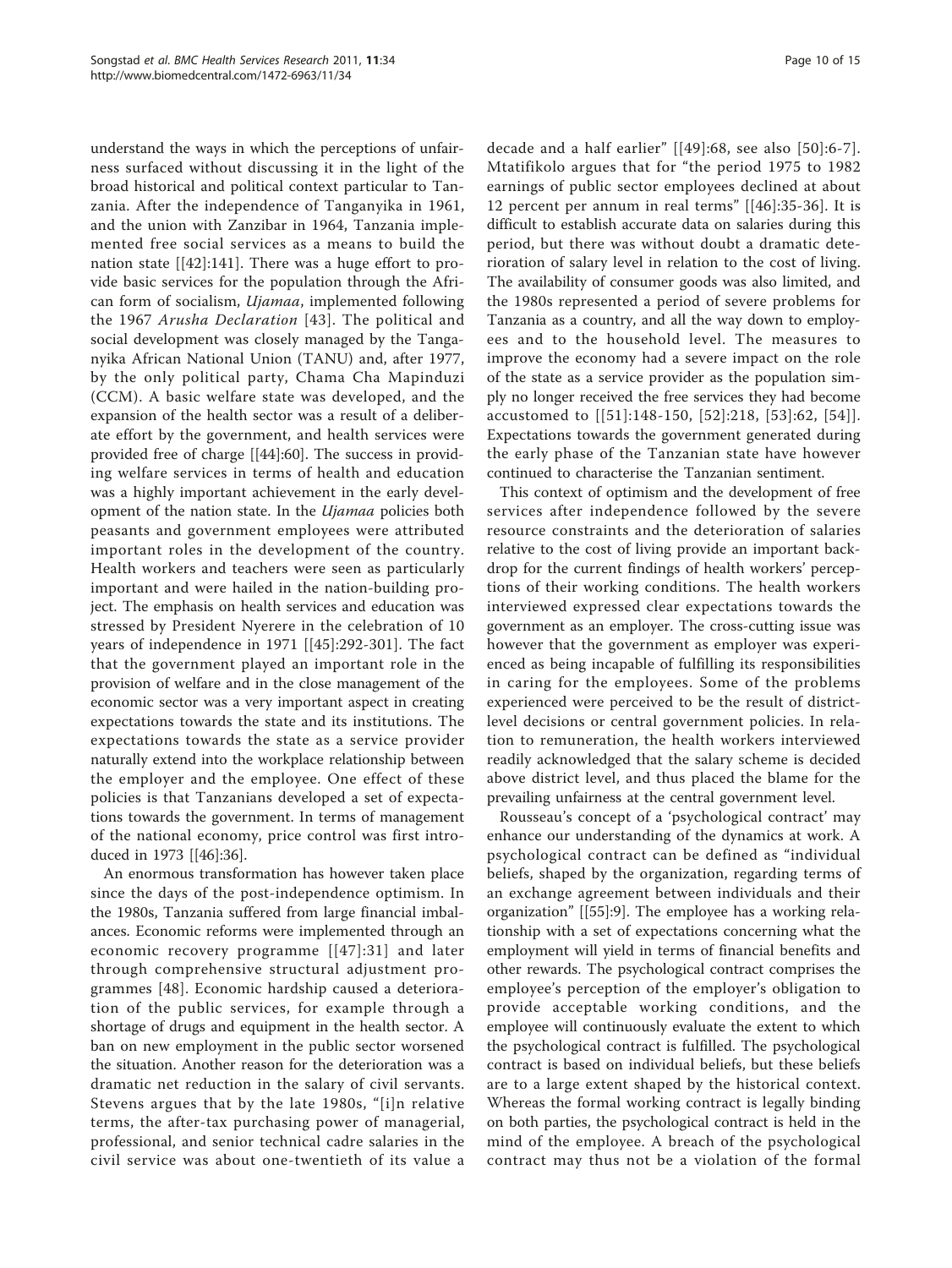contractual regulations of employment, but may cause an experience of dissatisfaction.

In our context, the health workers' complaints about salary level would imply a violation of the psychological contract, however as long as the salary is paid according to the official salary scale it is not a violation of the formal contract of employment. Delayed promotion is clearly a violation of the psychological contract, but may simultaneously be a violation of the formal contract if a fixed interval for promotion stated in the health worker's formal contract of employment is not adhered to. A district-specific payment of allowances may also be considered a violation of the psychological contract as it breaks with the principles of fairness associated with the state as an employer, but may not be a breach of the formal contract if the district-level health sector management has the authority to decide on the level and who should receive allowances. The importance of allowances has received increased focus and Ridde claims that health workers concern about maximising allowances may compromise the quality of health care [[56\]](#page-14-0).

The various cadres of health workers represent different levels in the hierarchical structure. The negative changes perceived are often accentuated and the positive changes are sometimes downplayed. The health workers interviewed accepted that national legislation and regulations place restrictions on district-level decision making. However, knowledge of relevant legislation proved to be restricted. The shortcomings in knowledge are partly caused by restrictions on the availability of information as in the case of health workers' complaints of little information on salary scales and allowances. However, the higher position in the health worker hierarchy, the more the health worker tended to be informed on how working conditions are regulated. The medical attendants demonstrated very little knowledge in this respect. The nursing staff and COs proved to have some knowledge, whereas the AMOs had relatively better knowledge about the rules and legislation regulating their working conditions. The present study has identified broad themes pertaining to perceived unfairness, but the need for acknowledging the variation within and between the cadres of health workers should be emphasised.

# The discourse on unfairness

The notion of unfairness with regard to the working conditions emerged as a cross-cutting issue throughout the FGDs and IDIs. The perception of unfairness took several forms, such as "we do not receive what we deserve in relation to the work we do" or "other health workers have better conditions than we have" but also "the government does not treat us well and does not

care about our fate". Health workers' articulation of their experience of working conditions can be approached as a discourse. The concept of discourse refers to the expression of views and diverging interests [[57](#page-14-0)]. The discourse we are concerned with here comprises health workers' interpretation of working conditions and their experiences of working in the public health sector. The repeated statements of working conditions being unfair can be seen as an attempt to voice the disappointment or frustration with the formal power relations between the employer and the employees.

In a very relevant anthropological work in Tanzania, Kamat has focused on the experiences of people who are caught in processes of rapid social transformation in the wake of structural adjustment programmes. In a study of discourses on health, Kamat points out that accounts of the past are reconstructed in current social contexts and reveals how people continuously relate the current situation with their perception and remembering of earlier times. Kamat refers to this phenomenon as the nostalgic discourse [[\[58\]](#page-14-0):364]. The perceived negative dimensions are often accentuated and the positive elements are commonly downplayed in this discourse. In the present study, the health workers interviewed who have a long working experience continuously draw upon the past when talking about the present, and their statements relating to working conditions may be interpreted as a nostalgic discourse. The claims of unfairness in the current working conditions, and in particular when they carry references to the past, could be considered as health workers' representations and not necessarily as historic facts as such.

# Diverse perceptions of unfairness

The perceived unfairness revealed in the present study is closely linked to the perception of justice at the workplace. A large body of literature relating to justice at the workplace exists. In these writings a basic distinction is made between distributive and procedural justice. Folger defines distributive justice as concerning the allocation of goods, for example salary and financial incentives, whereas procedural justice concerns "perceptions of the fairness of decision-making processes" [[[59\]](#page-14-0):144]. From the data presented above, the health worker discourse on unfairness comprises a breach of both distributive and procedural justice. Health workers' evaluation of a breach of distributive justice is to some extent based on comparisons with the working conditions of other health workers.

Both horizontal and vertical comparisons take place at the workplace. Through vertical comparison health workers compare their own working conditions with other health workers at higher levels in the hierarchical structure. Nursing staff compare their own experience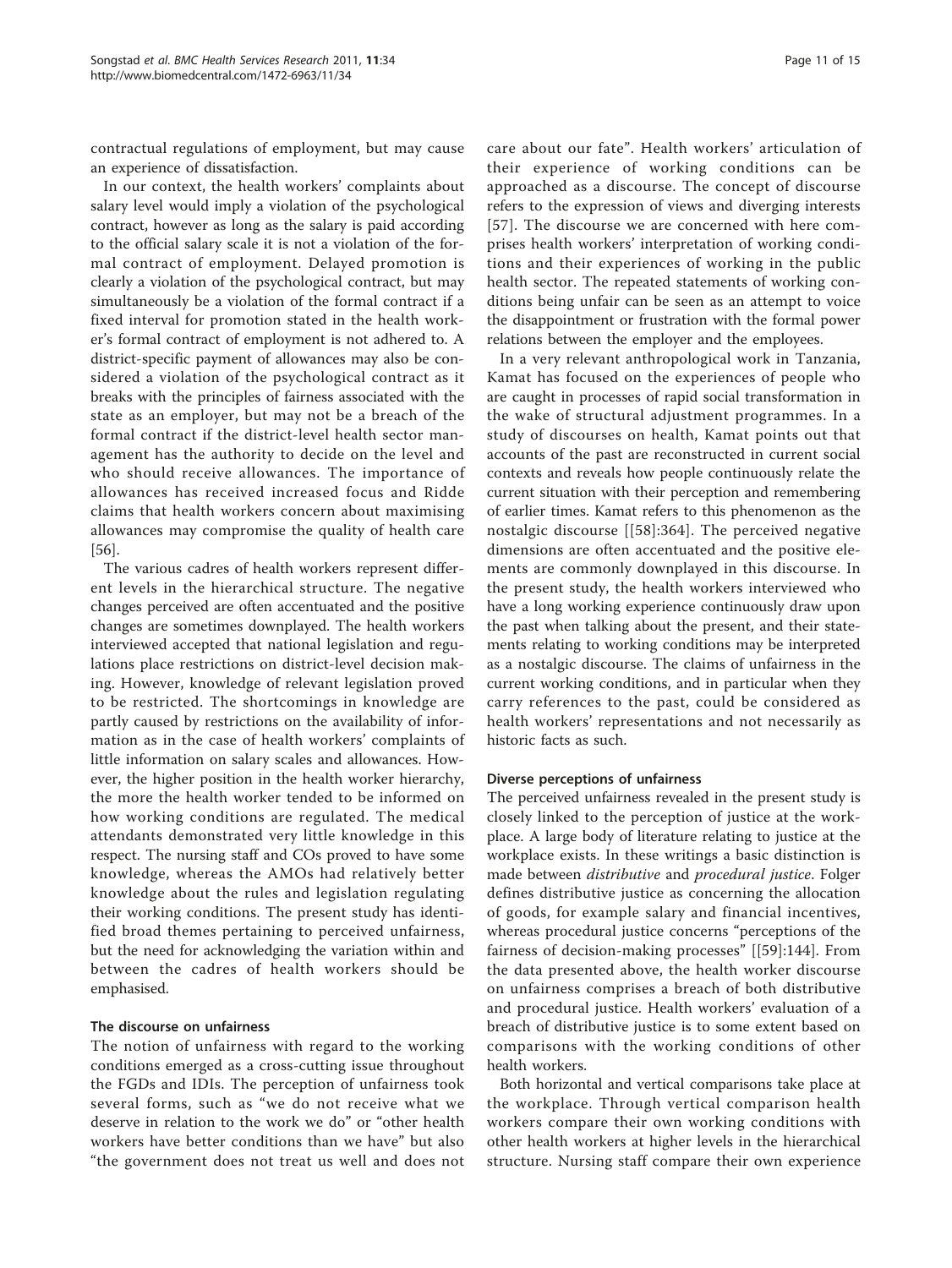with what they know about the working conditions of the COs or AMOs. Many nurses argued that all cadres are important in running the health facility and find the differences unfair. One frequent claim was that the difference in allowances, for example the 'on-call allowance' being lower for nurses than for AMOs, was very unfair. Through horizontal comparison health workers compare their own work environment with that of colleagues in other districts or other health facilities within the same district. The health workers interviewed were very vocal about the differences in allowances between health workers within the same cadre. Differences in the level of allowances were clearly interpreted as a breach of distributive justice. Furthermore, there is extensive comparison with other government employees, for example teachers or staff at district council offices. Both the strike in 2005 and the complaints identified at district level tend to emanate from such comparisons.

Comparison becomes part of every formal system of employment and forms the grounds for negotiations about wages and working conditions, which in many countries is the domain of trade unions. The degree to which experiences of unfairness in working conditions emerge through comparison is high in this study. Another aspect of the comparison of working conditions relates to the perceived differences between the government sector and health facilities outside the government domain. Such comparisons involve a number of additional factors and nuances, e.g. pension schemes and work security, aspects that are too complex to be addressed in the present paper.

Another possible relevant point in the substantial expressions of unfairness is that the remuneration procedures pay less attention to long working experience and to the age and seniority of staff than is expected in this particular social and cultural context. Examples of health workers with long work experience and delayed promotions accentuate this dimension of perceived unfairness. The importance of local cultural traditions with great respect for seniority should not be underestimated. Kamat identified elders' perception of negative changes caused by macro-economic forces, and found that "elderly informants expressed public discontent with the political and economic system at large" [[[58](#page-14-0)]:370]. The parallel in explaining deterioration as seen from the viewpoint of health workers who have experienced the changing economic conditions in Tanzania is notable.

# Increased opportunities to express dissatisfaction

Alongside the dramatic economic reforms, extensive political reforms also occurred during the 1990s. African one-party states came under increasing pressure to introduce democratic reforms, and in 1992 Tanzania

gave up the one-party system and introduced a multiparty system, which came into action in the general election in 1995. Hydén describes the process in Tanzania as "creeping democratization" [[\[60](#page-14-0)]:152], distinguishing it from the more abrupt political changes seen in other African countries. Chama cha Mapinduzi (CCM) has managed to maintain its position as the ruling party, but Hydén also argues that "Tanzania is one of the better performers in Africa with respect to democratic governance" [[[60\]](#page-14-0):143]. More important than the outcome of the multi-party elections was the increased space for debating the performance of the government and the national leadership. The emergence of opposition parties has created an arena for political debate that increasingly trickled down to local level. The media, in particular through the live TV broadcast of parliamentary debates as well as through the newspapers, has moreover increasingly challenged and criticised the government and has proven to the general public that the space for expressing criticism has significantly increased since the time of the single-party system. A large number of independent newspapers are published in Swahili and are therefore much more accessible to people than English language newspapers. The distribution of newspapers outside the urban centres is however limited and the cost of newspapers may be prohibitive to many Tanzanians, but there is no doubt that a remarkable improvement has occurred in terms of access to information and the opportunity to express critical views and opinions on politics and the performance of the government. This, together with the rapid increase in the use of cellular phones, means that information is spread quickly. As a consequence of the changes over the last two decades, both technical and political, Tanzanians have enjoyed both increased access to information and improved opportunities to express their dissatisfaction.

In 1999 Hydén claimed in broad and general terms that despite processes of democratisation "very few Tanzanians engage in collective action in order to promote or defend a particular idea or cause" [[[60](#page-14-0)]:149], and that "[a]ssociational life in Tanzania is quite weak, even by African standards" [[[60](#page-14-0)]:149]. He goes on to say that "Tanzanians still often tend to be deferential and prefer to keep quiet rather than to challenge authority in public" [[[60\]](#page-14-0):152]. The transition from a history of topdown administration to multi-party politics, a market economy and harsh austerity measures has created an environment which may have appeared confusing in terms of where to direct sentiments and expressions of frustration. However, a decade later our findings indicate that the increased space for expressing dissatisfaction has been extensively used. As we have seen, the informants in this study expressed substantial dissatisfaction with the government as employer. We will argue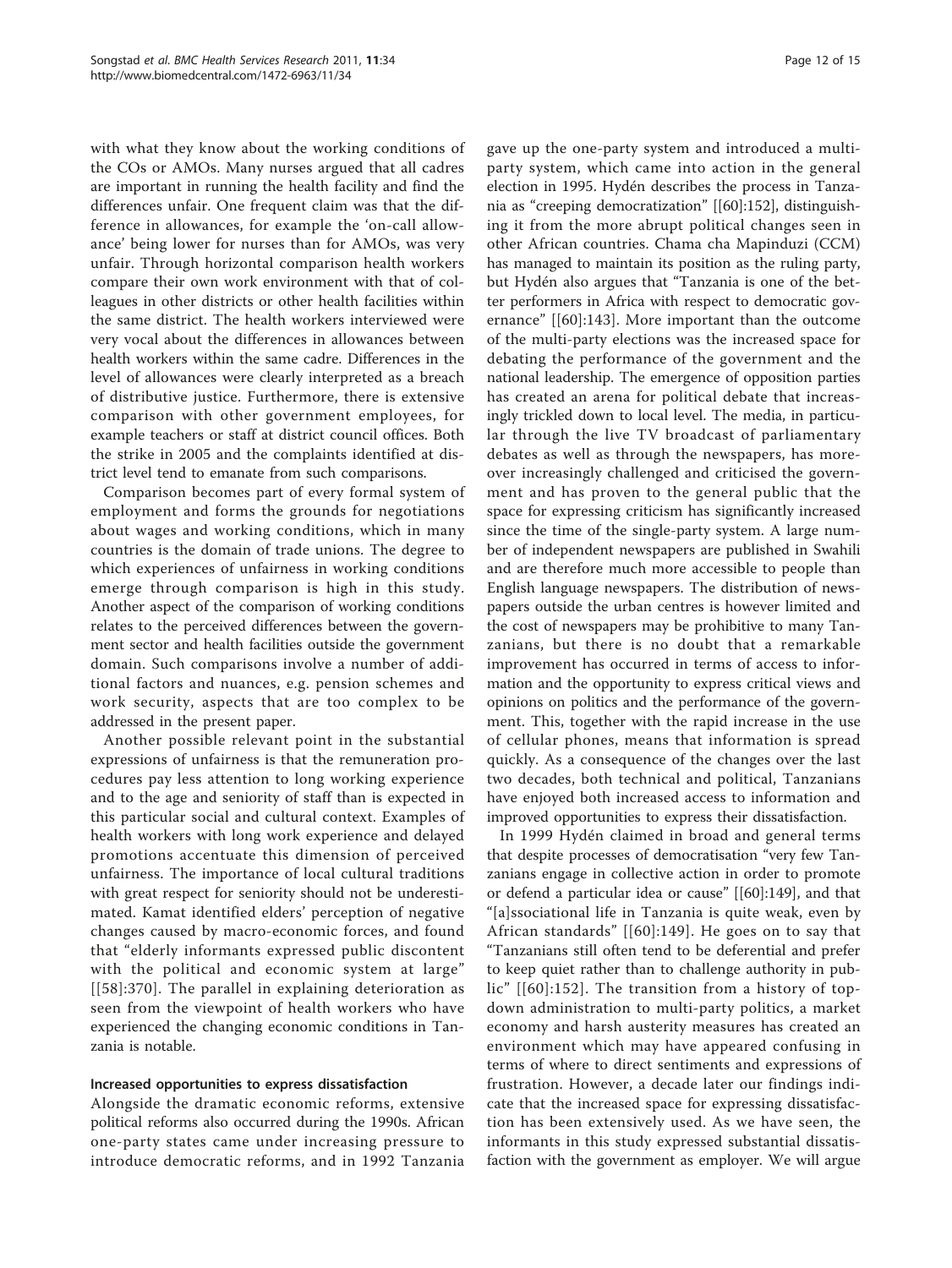that the striking frequency and strength of expressions of perceived unfairness and dissatisfaction in this study must be understood in light of such recent developments. However, despite the claims that the increased criticism has triggered restrictions in access to relevant information on salaries and allowances, the findings clearly show that health workers in the public health services are both vocal and articulate on issues pertaining to their working conditions and to the responsibility of the government as their employer.

# Methodological strengths and limitations

The number of IDIs and FGDs was considered to be sufficient for major themes to emerge over and over again, creating clear patterns of response. Data were collected after a considerable salary increase in the public health sector. At the same time new tools for human resource management were implemented and resultsbased financing was in the process of being introduced. We assume that such reforms to some extent could have coloured the responses given. A lack of transparency related to issues such as salaries, allowances and promotion policies led to difficulties in gaining access to reliable information. Interestingly, the lack of openness regarding this information simultaneously emerged as a key finding in the interviews and was a central reason for health workers' dissatisfaction.

Another limitation is related to the fact that Mbulu District may not be representative of rural districts in Tanzania, as a large voluntary agency hospital is situated in the district. There is however no indication that this has any particular influence on the working conditions in the public health sector.

Research partly carried out by a foreigner in a resource-constrained setting may however have had an impact on the data collected. In Mbulu District, and in Tanzania in general, many projects have been aid-based and implemented by foreigners. The researchers emphasised that there were no links between the present study and forthcoming interventions or policy initiatives. The opportunity to express dissatisfaction with the current state of working conditions may nonetheless have been somewhat exaggerated by the health workers during the interviews with a parallel downplaying of improvements in recent years.

# Conclusions

Thorough knowledge of health workers' experience of working conditions is needed to understand the determinants for motivation for work, and ultimately for the quality of health care. This study has focussed on health workers' experience of working conditions in a rural district in Tanzania. The theme emerging across all cadres

of health workers was dissatisfaction with the working conditions. Salary level, promotion, recognition of work experience, allowances and upgrading opportunities, as well as human resource management were particularly emphasised by the study informants. The experience of not seeing the realisation of the expected working conditions clearly generates strong perceptions of unfairness.

We have argued that the discourse of unfairness pertaining to working conditions that was revealed in the present study must be understood in a specific historical and political context. We have thus made an attempt to situate the perceptions of unfairness within the dramatic shifts in Tanzanian modern history with an emphasis on Tanzania as a slowly maturing democracy. The soundness of the ongoing discourse is dependent upon the continued development of a free press and on an increased role of labour unions as constructive vehicles for expressing frustrations, as only through improved flows of information can health worker dissatisfaction and perceived unfairness be properly addressed. Recent historical developments in terms of openness emerge as promising for Tanzanian health workers, for their motivation to work, and by extension for the patients they are to serve.

#### Acknowledgements

The work was carried out as part of the research project Strengthening human resources for health: A study of health worker availability and performance in Tanzania (project number 171822/S50) funded by the Programme for Global Health and Vaccination Research (GLOBVAC) in the Research Council of Norway. The main funding of this particular work has been made available by the University of Bergen, Norway. We would like to thank all the health workers participating in the research as well as the hospital and district management for their collaboration and assistance. Marcell K. A. Amri provided invaluable help in the translation of the recorded material from Swahili to English. The research group "Global Health: Ethics, Economics and Culture" at the University of Bergen provided useful comments on an early draft of the article.

#### Author details

<sup>1</sup> Centre for International Health, University of Bergen, P.O. Box 7804, 5020 Bergen, Norway. <sup>2</sup> Faculty of Health and Social Sciences, Bergen University College, P.O. Box 7030, 5020 Bergen, Norway. <sup>3</sup>Community Social and Economic Empowerment (COSEE), P.O. Box 137, Mbulu, Manyara, Tanzania. 4 Department of Public Health and Primary Health Care, University of Bergen, P.O. Box 7804, 5020 Bergen, Norway.

#### Authors' contributions

NGS planned and designed the study under supervision from AB. Data collection was carried out by NGS and DAM. The initial data analysis and development of the first drafts were carried out by NGS under supervision from AB. OBR and DAM contributed substantially to subsequent versions and critically revised the manuscript. All authors read and approved the final manuscript.

#### Competing interests

The authors declare that they have no competing interests.

Received: 20 July 2010 Accepted: 12 February 2011 Published: 12 February 2011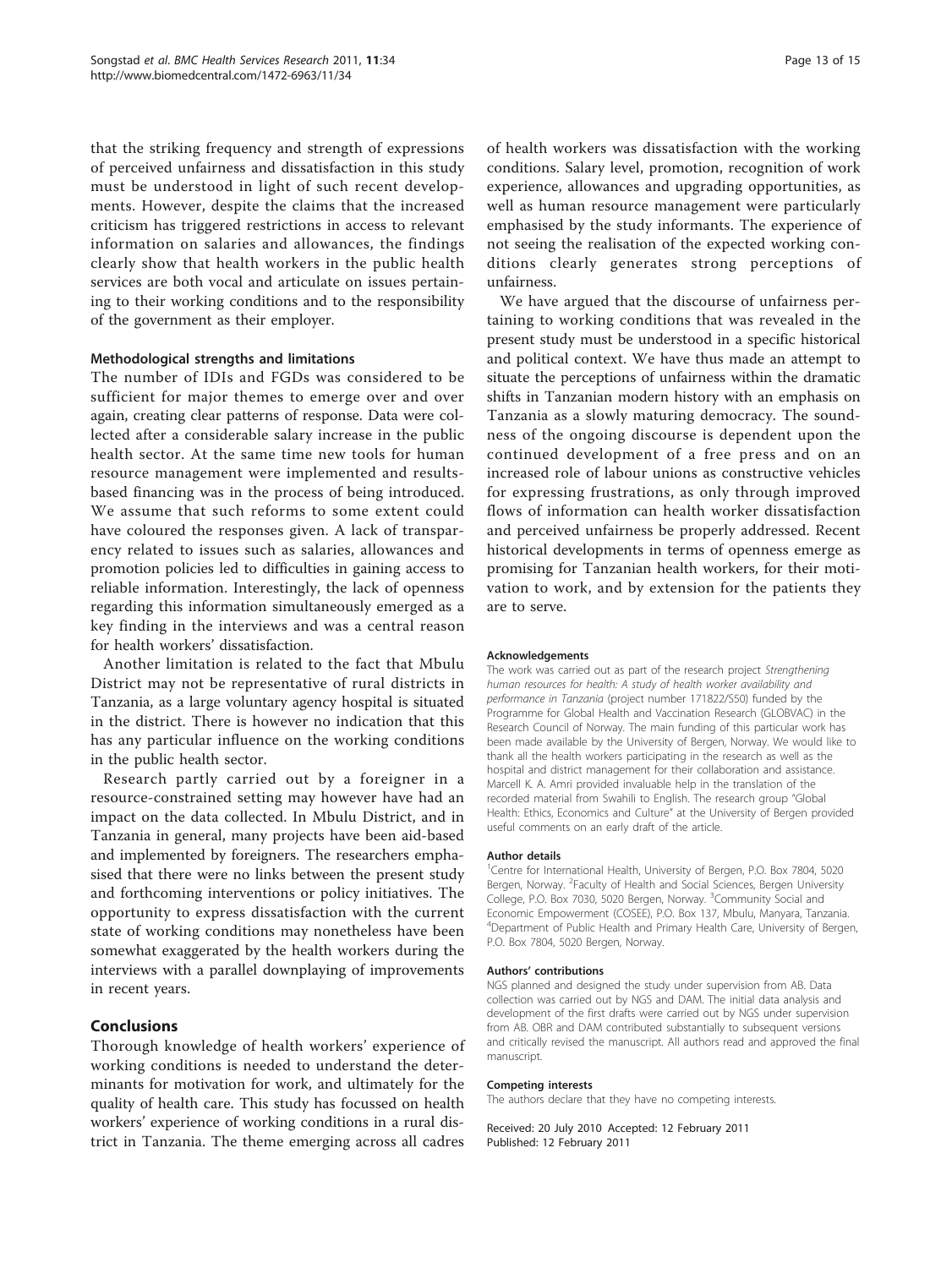- <span id="page-13-0"></span>1. World Health Organization: The World Health Report 2006: Working together for health Geneva: World Health Organization; 2006.
- 2. Global Health Workforce Alliance: The Kampala declaration and agenda for global action Kampala, Uganda: Global Health Workforce Alliance and World Health Organization; 2008.
- Chopra M, Munro S, Lavis JN, Vist G, Bennett S: [Effects of policy options](http://www.ncbi.nlm.nih.gov/pubmed/18295024?dopt=Abstract) [for human resources for health: an analysis of systematic reviews.](http://www.ncbi.nlm.nih.gov/pubmed/18295024?dopt=Abstract) Lancet 2008, 371(9613):668-674.
- 4. Ryan RM, Deci EL: [Intrinsic and extrinsic motivations: Classic definitions](http://www.ncbi.nlm.nih.gov/pubmed/10620381?dopt=Abstract) [and new directions.](http://www.ncbi.nlm.nih.gov/pubmed/10620381?dopt=Abstract) Contemporary Educational Psychology 2000, 25:54-67.
- 5. Franco LM, Bennett S, Kanfer R: Health sector reform and public sector health worker motivation: A conceptual framework. Social Science & Medicine 2002, 54(8):1255-1266.
- 6. Chandler CI, Chonya S, Mtei F, Reyburn H, Whitty CJM: Motivation, money and respect: A mixed-method study of Tanzanian non-physician clinicians. Social Science & Medicine 2009, 68(11):2078-2088.
- 7. Mangham LJ, Hanson K: Employment preferences of public sector nurses in Malawi: Results from a discrete choice experiment. Tropical Medicine & International Health 2008, 13(12):1433-1441.
- 8. Glassman A, Becker L, Makinen M, de Ferranti D: [Planning and costing](http://www.ncbi.nlm.nih.gov/pubmed/18295030?dopt=Abstract) [human resources for health.](http://www.ncbi.nlm.nih.gov/pubmed/18295030?dopt=Abstract) Lancet 2008, 371(9613):693-695.
- Dieleman M, Toonen J, Touré H, Martineau T: [The match between](http://www.ncbi.nlm.nih.gov/pubmed/16469107?dopt=Abstract) [motivation and performance management of health sector workers in](http://www.ncbi.nlm.nih.gov/pubmed/16469107?dopt=Abstract) [Mali.](http://www.ncbi.nlm.nih.gov/pubmed/16469107?dopt=Abstract) Human Resources for Health 2006, 4(2).
- 10. McAuliffe E, Manafa O, Maseko F, Bowie C, White E: [Understanding job](http://www.ncbi.nlm.nih.gov/pubmed/19523585?dopt=Abstract) [satisfaction amongst mid-level cadres in Malawi: The contribution of](http://www.ncbi.nlm.nih.gov/pubmed/19523585?dopt=Abstract) [organisational justice.](http://www.ncbi.nlm.nih.gov/pubmed/19523585?dopt=Abstract) Reproductive Health Matters 2009, 17(33):80-90.
- 11. Mbindyo P, Gilson L, Blaauw D, English M: Contextual influences on health worker motivation in district hospitals in Kenya. Implementation Science 2009, 4(43).
- 12. Manongi RN, Marchant TC, Bygbjerg IC: [Improving motivation among](http://www.ncbi.nlm.nih.gov/pubmed/16522213?dopt=Abstract) [primary health care workers in Tanzania: A health worker perspective.](http://www.ncbi.nlm.nih.gov/pubmed/16522213?dopt=Abstract) Human Resources for Health 2006, 4(6).
- 13. Mbindyo PM, Blaauw D, Gilson L, English M: [Developing a tool to measure](http://www.ncbi.nlm.nih.gov/pubmed/19457237?dopt=Abstract) [health worker motivation in district hospitals in Kenya.](http://www.ncbi.nlm.nih.gov/pubmed/19457237?dopt=Abstract) Human Resources for Health 2009, 7(40).
- 14. Häggström E, Mbusa E, Wadensten B: Nurses' [workplace distress and](http://www.ncbi.nlm.nih.gov/pubmed/18515437?dopt=Abstract) [ethical dilemmas in Tanzanian health care.](http://www.ncbi.nlm.nih.gov/pubmed/18515437?dopt=Abstract) Nursing Ethics 2008, 15(4):478-491.
- 15. Bradley S, McAuliffe E: [Mid-level providers in emergency obstetric and](http://www.ncbi.nlm.nih.gov/pubmed/19228409?dopt=Abstract) [newborn health care: Factors affecting their performance and retention](http://www.ncbi.nlm.nih.gov/pubmed/19228409?dopt=Abstract) [within the Malawian health system.](http://www.ncbi.nlm.nih.gov/pubmed/19228409?dopt=Abstract) Human Resources for Health 2009, 7(14).
- 16. Hagopian A, Zuyderduin A, Kyobutungi N, Yumkella F: Job satisfaction and morale in the Ugandan health workforce. Health Affairs 2009, 28(5):863-875.
- 17. Awofeso N: [Improving health workforce recruitment and retention in](http://www.ncbi.nlm.nih.gov/pubmed/20136347?dopt=Abstract) [rural and remote regions of Nigeria.](http://www.ncbi.nlm.nih.gov/pubmed/20136347?dopt=Abstract) Rural Remote Health 2010, 10(1319).
- 18. Willis-Shattuck M, Bidwell P, Thomas S, Wyness L, Blaauw D, Ditlopo P: [Motivation and retention of health workers in developing countries: A](http://www.ncbi.nlm.nih.gov/pubmed/19055827?dopt=Abstract) [systematic review.](http://www.ncbi.nlm.nih.gov/pubmed/19055827?dopt=Abstract) BMC Health Services Research 2008, 8(247).
- 19. Leonard KL, Masatu MC: [Professionalism and the know-do gap: Exploring](http://www.ncbi.nlm.nih.gov/pubmed/19960481?dopt=Abstract) [intrinsic motivation among health workers in Tanzania.](http://www.ncbi.nlm.nih.gov/pubmed/19960481?dopt=Abstract) Health Economics 2010, 19(12):1461-1477.
- 20. Hughes RL, Ginnett RC, Curphy GJ: Leadership: Enhancing the lessons of experience. 6 edition. Boston: McGraw-Hill/Irwin; 2009.
- 21. Joint Learning Initiative: Human resources for health: Overcoming the crisis Cambridge, Mass.: Global Equity Initiative, Harvard University Press; 2004.
- 22. Chen L, Evans T, Anand S, Boufford JI, Brown H, Chowdhury M, Cueto M, Dare L, Dussault G, Elzinga G, et al: [Human resources for health:](http://www.ncbi.nlm.nih.gov/pubmed/15567015?dopt=Abstract) [Overcoming the crisis.](http://www.ncbi.nlm.nih.gov/pubmed/15567015?dopt=Abstract) Lancet 2004, 364(9449):1984-1990.
- 23. Wyss K: [An approach to classifying human resources constraints to](http://www.ncbi.nlm.nih.gov/pubmed/15238166?dopt=Abstract) [attaining health-related Millennium Development Goals.](http://www.ncbi.nlm.nih.gov/pubmed/15238166?dopt=Abstract) Human Resources for Health 2004, 2(11).
- 24. Dieleman M, Harnmeijer JW: Improving health worker performance: In search of promising practices. Geneva: WHO Evidence and Information for Policy, Department of Human Resources for Health; 2006.
- 25. The United Republic of Tanzania: Human resource for health strategic plan 2008-2013. Dar es Salaam: Ministry of Health and Social Welfare; 2008.
- 26. The United Republic of Tanzania: Primary health services development programme 2007 - 2017. Dar es Salaam: Ministry of Health and Social Welfare; 2007.
- 27. The United Republic of Tanzania: Staffing levels for health facilities/ institutions. Dar es Salaam: Ministry of Health/Civil Service Department; 1999.
- 28. Munga MA, Mæstad O: [Measuring inequalities in the distribution of](http://www.ncbi.nlm.nih.gov/pubmed/19159443?dopt=Abstract) [health workers: The case of Tanzania.](http://www.ncbi.nlm.nih.gov/pubmed/19159443?dopt=Abstract) Human Resources for Health 2009,  $7(4)$
- 29. Dovlo D: [Using mid-level cadres as substitutes for internationally mobile](http://www.ncbi.nlm.nih.gov/pubmed/15207010?dopt=Abstract) [health professionals in Africa. A desk review.](http://www.ncbi.nlm.nih.gov/pubmed/15207010?dopt=Abstract) Human Resources for Health 2004, 2(7).
- 30. The United Republic of Tanzania: Annual health statistical abstract. Dar es Salaam: Ministry of Health and Social Welfare; 2006.
- 31. Munga MA, Songstad NG, Blystad A, Mæstad O: [The decentralisation](http://www.ncbi.nlm.nih.gov/pubmed/19405958?dopt=Abstract)[centralisation dilemma: Recruitment and distribution of health workers](http://www.ncbi.nlm.nih.gov/pubmed/19405958?dopt=Abstract) [in remote districts of Tanzania.](http://www.ncbi.nlm.nih.gov/pubmed/19405958?dopt=Abstract) BMC International Health and Human Rights 2009, 9(9).
- 32. The United Republic of Tanzania: The staff circulars 1996-2005 Dar es Salaam: Tanzania Goverment Printer; 2005.
- 33. The United Republic of Tanzania: Health sector strategic plan III July 2009 - June 2015. Dar es Salaam: Ministry of Health and Social Welfare; 2009.
- 34. Mwendapole J: Army doctors take over at Muhimbili. The Guardian Dar es Salaam: IPP Media; 2005.
- 35. The United Republic of Tanzania: Waraka wa watumishi wa serikali na. 1 wa mwaka 2005. Marekebisho ya mishahara ya watumishi wa serikali. Dar es Salaam: President's Office; 2005.
- 36. The United Republic of Tanzania: Ufafanuzi wa waraka wa watumishi wa serikali na. 2 wa mwaka 2008 kuhusu muundo na marekibisho ya mishahara kwa kada zilizo chini ya Wizara ya Afya. Dar es Salaam: President's Office; 2008.
- Bank of Tanzania: Economic bulletin for the quarter ending September 2009. Volume XLL Dar es Salaam: Bank of Tanzania: 2009.
- 38. The United Republic of Tanzania: Waraka wa watumishi was serikali na. 3 wa mwaka 2008. Posho ya kujikimu kwa safari za kikazi ndani ya nchi. Dar es Salaam: President's Office; 2008.
- 39. The United Republic of Tanzania: 2002 Population and housing census. General report. Dar es Salaam: Central Census Office, National Bureau of Statistics, President's Office Planning and Privatization; 2003.
- 40. Mbulu District Council: Council comprehensive health plan 2009-2010. Mbulu: Mbulu District Council; 2009.
- 41. Tanzania National Health Research Forum: Guidelines on ethics for health research in Tanzania Dar es Salaam: Tanzania National Health Research Forum; 2001.
- 42. Munishi GK: Social services provision in Tanzania: The relationship between political development strategies & NGO participation. In Service provision under stress in East Africa: The state, NGOs & people's organizations in Kenya, Tanzania & Uganda. Edited by: Semboja J, Therkildsen O. Copenhagen: Centre for Development Research; 1995:141-152.
- 43. Hydén G: Beyond Ujamaa in Tanzania: Underdevelopment and an uncaptured peasantry Berkeley: University of California Press; 1980.
- 44. Munishi GK: A social welfare state development: The basis, rationale and the challenges of policy reforms. In The social services crisis of the 1990's Strategies for sustainable systems in Tanzania. Edited by: Tibaijuka AK. Aldershot: Ashgate Publishing Ltd; 1998:51-70.
- 45. Nyerere JK: Ten years after independence. In Freedom and development. Edited by: Nyerere JK. Dar es Salaam: Oxford University Press; 1971:262-334.
- 46. Mtatifikolo FP: Tanzania's incomes policy: An analysis of trends with proposals for the future. African Studies Review 1988, 31(1):33-45.
- 47. Kanaan O: Tanzania's experience with trade liberalization. Finance and Development 2000, 37(2):30-33.
- 48. Lugalla JLP: The impact of structural adjustment policies on women's and children's health in Tanzania. In Social change and health in Tanzania. Edited by: Heggenhougen KH, Lugalla JLP. Dar es Salaam, Tanzania: Dar es Salaam University Press; 2005:243-256.
- 49. Stevens M: Public expenditure and civil service reform in Tanzania. In Rehabilitating government: Pay and employment reform in Africa. Edited by: Lindauer DL, Nunberg B. Washington, D.C.: World Bank; 1994:62-81.
- 50. Lienert I, Modi J: A decade of civil service reform in sub-Saharan Africa Washington, DC: International Monetary Fund; 1997.